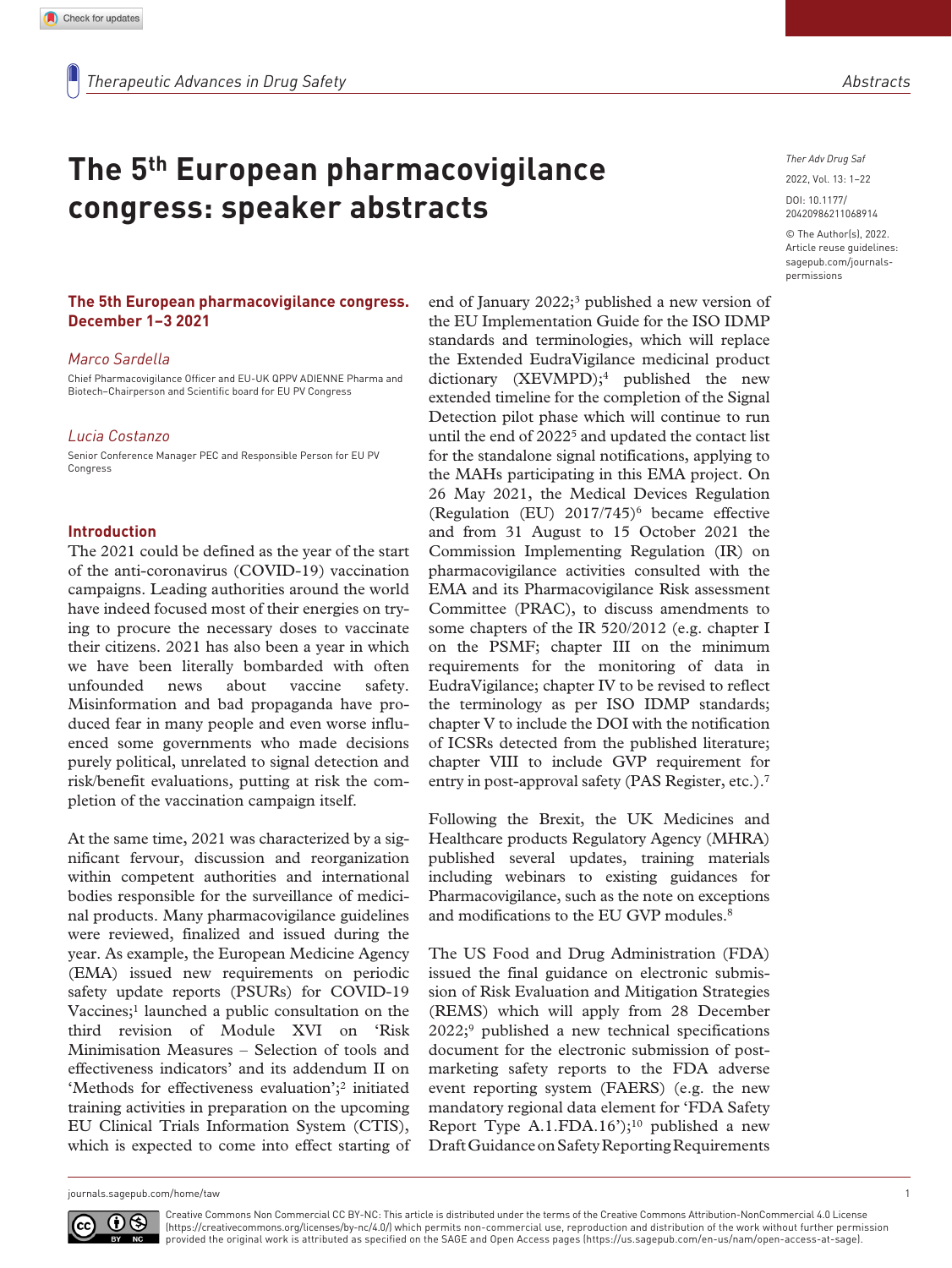for Clinical Trials<sup>11</sup> and a Draft Guidance on Safety Reporting obligations for Investigators ('Investigator Responsibilities – Safety Reporting for Investigational Drugs and Devices');<sup>12</sup> issued a new draft guidance covering the aspects to consider for the use of electronic health records (EHRs) or medical claims data in clinical studies to support a regulatory decision for effectiveness or safety, including study design and the selection of data sources (draft guidance 'Real-World Data: Assessing Electronic Health Records and Medical Claims Data to Support Regulatory Decision-Making for Drug and Biological Products').<sup>13</sup>

The International Council for Harmonisation of Technical Requirements for Pharmaceuticals for Human Use (ICH) published a draft version of the updated good clinical practices (GCP) under development by the E6(R3).14 The Medical Dictionary for Regulatory Activities (MedDRA) System and Maintenance Organization (MSSO) announced the results from the new collaborative agreement between SNOMED International and the ICH: mappings between MedDRA and SNOMED CT which are intended to facilitate the exchange of data between regulatory databases (which use MedDRA) and healthcare databases/electronic health records (which use SNOMED CT). In one use case, key pharmacovigilance concepts coded in SNOMED CT in an electronic health record (EHR) could be converted to MedDRA for the purpose of adverse event reporting to regulatory authorities or for the purposes of epidemiological research. In the opposite direction, these same key terms coded in MedDRA representing adverse events, warnings and other regulatory information could be converted into SNOMED CT so that the information is available in the patient's record to aid in clinical decision-making.15

Pharmacovigilance regulatory updates and the global landscape were discussed during the fifth edition of the European Pharmacovigilance Congress, organized by the Pharma Education Centre, broadcasted online on 1–3 December 2021. Updates were provided from international pharmacovigilance organizations such as the ICH, the Council for International Organisations of Medical Sciences (CIOMS), the International Society of Pharmacovigilance (ISoP), the Uppsala Monitoring Centre (UMC) and the Pharmacovigilance Information and Pharmacovigilance Association (PIPA). Pharmacovigilance professionals from all over the world attended the event. The new emerging needs in pharmacovigilance were debated with the participations of experts from competent authorities, marketing authorization holders, clinical research organizations, sponsors of clinical trials and patient expert organizations.

Key topics discussed during the congress included PV in COVID-19 vaccine, signal detection and evaluation, pharmacoepidemiology and risk management, the impact of the clinical trial regulation on PV, the management of data from the use of medical device and combination products following the implementation of the new requirements, PV in personal medicine (the role of pharmacogenomic in drug safety), interaction between pharmacovigilance (GVP) and manufacturing (GMP/ GDP), digital health technology, PV inspections and audits.

The sixth edition of the European Pharmacovigilance Congress will be held in Milan, Italy, on December 2022.

## **References**

- 1. European Medicines Agency. Coronavirus disease (COVID-19), https://www.ema.europa. eu/en/human-regulatory/overview/publichealth-threats/coronavirus-disease-covid-19/ guidance-developers-companies/covid-19 guidance-post-authorisation#periodic-safetyupdate-reports-for-covid-19-vaccines-section (accessed 19 October 2021).
- 2. European Medicines Agency, https://www.ema. europa.eu/en/documents/regulatory-proceduralguideline/guideline-good-pharmacovigilancepractices-gvp-module-xvi-risk-minimisationmeasures-selection-tools\_en.pdf (accessed 19 October 2021).
- 3. European Medicines Agency. https://www. ema.europa.eu/en/human-regulatory/researchdevelopment/clinical-trials/clinical-trialsinformation-system-training-support (accessed 19 October 2021).
- 4. European Medicines Agency. https://www.ema. europa.eu/en/documents/regulatory-proceduralguideline/product-management-services-pmsimplementation-international-organizationstandardization-iso\_en-0.pdf (accessed 19 October 2021).
- 5. European Medicines Agency, https://www. ema.europa.eu/en/human-regulatory/postauthorisation/pharmacovigilance/signalmanagement (accessed 19 October 2021).
- 6. European Medicines Agency, https://www. ema.europa.eu/en/human-regulatory/overview/ medical-devices (accessed 19 October 2021).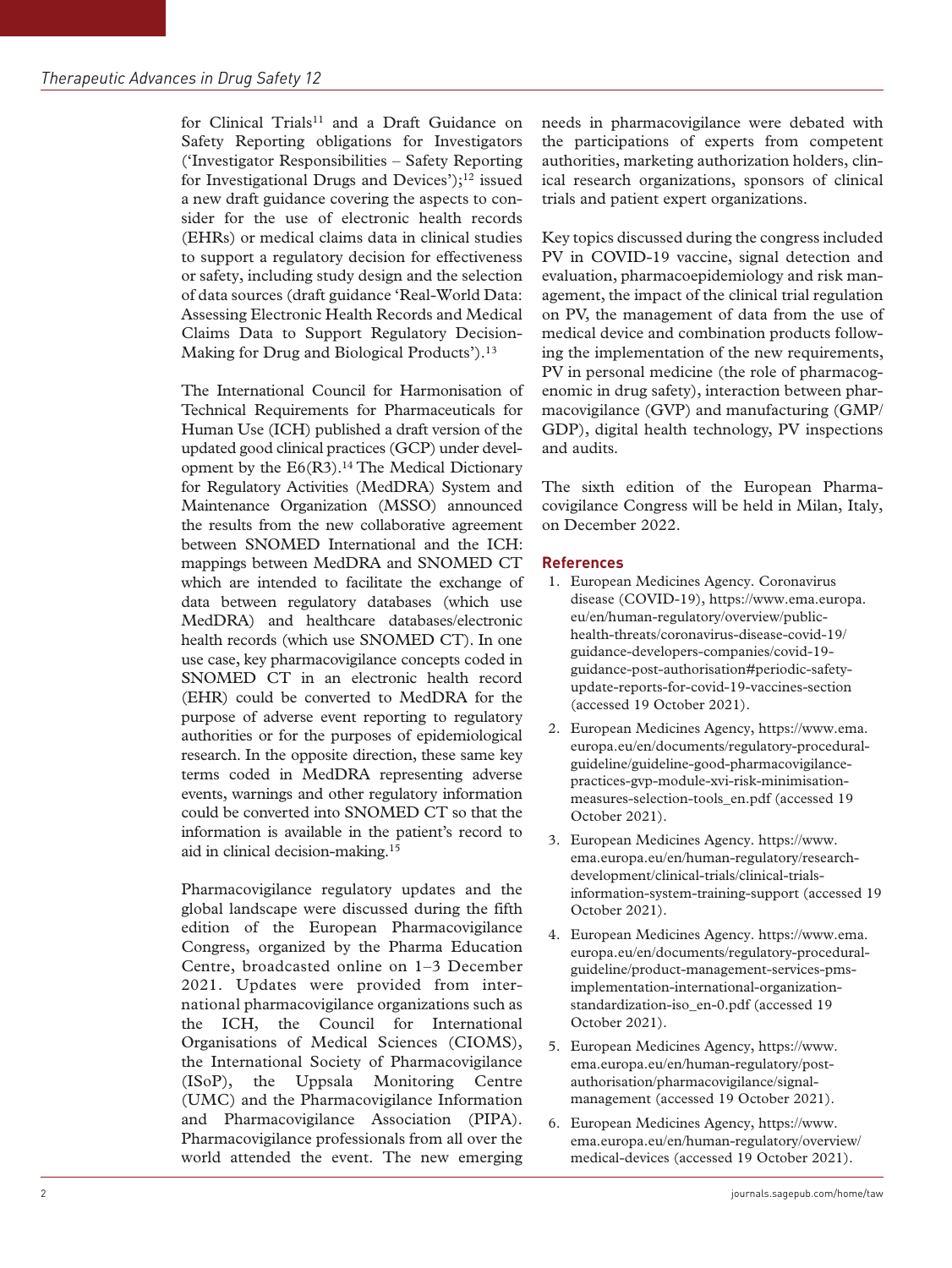- 7. European Commission, https://ec.europa.eu/ health/human-use/consultations/amendmentsregulation520-2012\_en (accessed 19 October 2021).
- 8. Medicines and Healthcare products Regulatory Agency, https://www.gov.uk/government/ publications/exceptions-and-modifications-tothe-eu-guidance-on-good-pharmacovigilancepractices-that-will-apply-to-uk-mahs-and-themhra (accessed 19 October 2021).
- 9. US Food and Drug Administration, https://www. fda.gov/drugs/risk-evaluation-and-mitigationstrategies-rems/rems-compliance-program (accessed 19 October 2021).
- 10. US Food and Drug Administration, https://www. fda.gov/media/132096/download (accessed 19 October 2021).
- 11. US Food and Drug Administration, https://www. fda.gov/media/150356/download (accessed 19 October 2021).
- 12. US Food and Drug Administration, https:// www.fda.gov/regulatory-information/search-fdaguidance-documents/investigator-responsibilitiessafety-reporting-investigational-drugs-and-devices (accessed 19 October 2021).
- 13. US Food and Drug Administration, https:// www.fda.gov/regulatory-information/ search-fda-guidance-documents/real-worlddata-assessing-electronic-health-records-andmedical-claims-data-support-regulatory (accessed 19 October 2021).
- 14. International Council for Harmonisation of Technical Requirements for Pharmaceuticals for Human Use (ICH), https://database.ich.org/ sites/default/files/ICH\_E6-R3\_GCP-Principles\_ Draft\_2021\_0419.pdf (accessed 19 October 2021).
- 15. MedDRA System Maintenance Organization, https://www.meddra.org/news-and-events/news/ snomed-ct-meddra-mappings-are-now-available (accessed 19 October 2021).

## **Abstracts**

# **Updates from the UMC: new organization, roles and opportunities**

## *Christian Rausch1 and Hervé Le Louët2*

1MSc Global Health, Uppsala Monitoring Centre/WHO Collaborating Centre for International Drug Monitoring 2CEO of the Uppsala Monitoring Centre/WHO Collaborating Centre for International Drug Monitoring, President of CIOMS

The key priorities for the Uppsala Moni toring Centre/WHO Collaborating Centre for International Drug Monitoring continue to be in the development of the science behind the practice of pharmacovigilance, but also to further the mission of global drug safety. New technologies and tools are being developed to aid scientific discoveries and support the signal assessment process. In addition, new drug risk management tools are being developed.

Internally, the UMC is changing so that it can position itself in the global landscape as a centre of excellence and support. The aim is not to compete with regulatory systems, but to provide them with the best scientific evidence and methodology, access to knowledge, and a platform for collaboration, coordination and capacity-building.

Externally, UMC is looking to strengthen its links with academic networks, forge new relations with patient associations around the world, and increase its exchanges with WHO, large regulatory agencies and ICH. The connections with low- and middle-income countries will be renewed and strengthened, and UMC will then act as a facilitator across global landscape of pharmacovigilance.

UMC is envisaging new projects to respond to the challenges of the future. The strong commitment of its staff gives reason for confidence that these goals will be expertly met.

# **CIOMS updates**

## *Lembit Rägo*

Secretary-General at Council for International Organizations of Medical Sciences (CIOMS)

Co-founded by WHO and UNESCO in 1949, the Council for International Organizations of Medical Sciences (CIOMS) has as its mission to advance public health through guidance on health research, including clinical research ethics, medical product development, and safety. CIOMS has produced numerous guidance documents in the areas of bioethics, pharmacovigilance and drug development, and its publications have been also translated into many languages including Chinese, Japanese, Russian and Spanish. This report focuses on CIOMS activities in the area of pharmacovigilance and product development linked to it.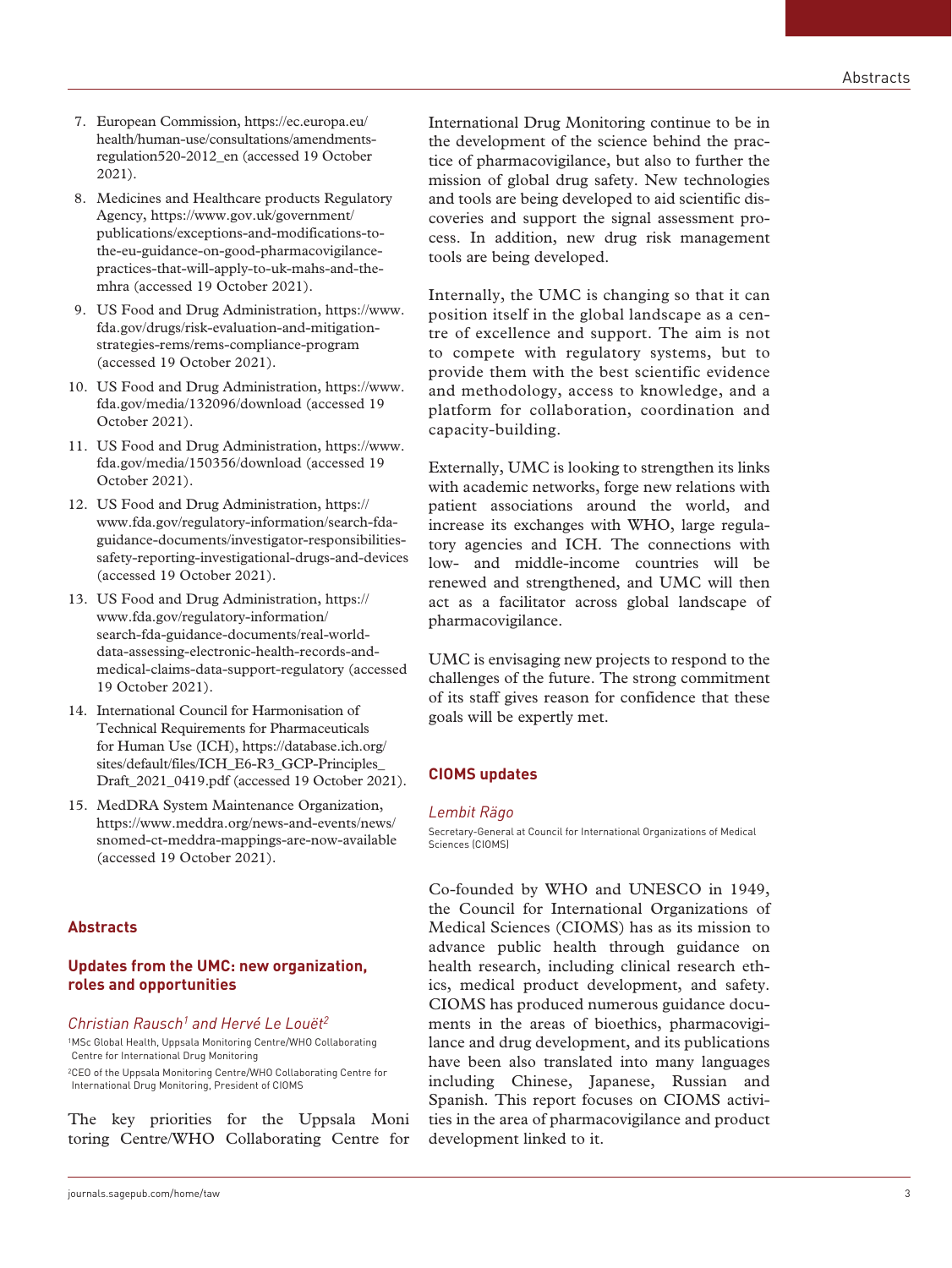When ICH was founded in 1990 to develop harmonized regulatory guidelines on the quality, safety and efficacy aspects of pharmaceutical products, the CIOMS consensus reports had created examples for the standardization of adverse reaction reporting and monitoring. Consequently, the recommendations of several CIOMS Working Groups were taken up in several ICH 'E' Guidelines, forming the basis of modern pharmacovigilance. The CIOMS Working Group (WG) on Standardized MedDRA® Queries was active from 2002 to 2019 and developed over 100 Standardized MedDRA® Queries (SMQs) during that time. This work was carried out in collaboration with the ICH MeDRA Management Committee and with the participation of the MedDRA® Maintenance and Support Services Organization (MMSSO). Today, the maintenance and creation of new SMQs are the responsibilities of the MMSSO. Since 2016, CIOMS is an official observer to ICH.

More recent CIOMS WG reports include Evidence Synthesis and Meta-Analysis for Drug Safety – WG X (published in 2016), CIOMS Guide to Active Vaccine Safety Surveillance (2017), CIOMS Guide to Vaccine Safety Communication (2018), Drug-Induced Liver Injury (DILI): Current Status and Future Directions for Drug Development and the Post-Market Setting (2020), Clinical Research in Resource-limited Settings (2021) and the CIOMS Cumulative Pharmacovigilance Glossary Version 1.1 (2021). All CIOMS publications are freely downloadable from its website at https://cioms.ch/ publications/ (for hardcopies postal costs apply).

At present CIOMS has 7 active ongoing WGs involving around 240 experts. Five of them are related to pharmacovigilance and product development: (1) CIOMS WG XI on Patient Involvement in the Development, Regulation and Safe Use of medicines (started 2018 – the report will be published after public consultation in 2022), (2) CIOMS WG on MedDRA Labeling Groupings (MLGs – started 2019), (3) CIOMS WG XII on Benefit-risk Balance (update of CIOMS IV report on Beneft-risk balance for marketed drugs) (started 2019), (4) CIOMS WG XIII on Real World Evidence and Real World Data in Regulatory Decision-making (started 2020) and (5) CIOMS Working Group on Severe Cutaneous Adverse Reactions (SCARS) (started 2021). For transparency each WG has its specific

section on the CIOMS website at https://cioms. ch/ which also contain public minutes of each full WG meeting held. In average, it takes around 3years to get a mature WG report published.

In conclusion, CIOMS is continuing to address important topics in the area of pharmacovigilance and is open for the ideas about new topics for its international working groups.

# **Reference**

1. Younus MM, Zweygarth M, Rägo L, *et al.* The work of the Council for International Organizations of Medical Sciences (CIOMS) in global pharmacovigilance. *Drug Saf* 2020; 43: 1067–1071 (2020). https://doi.org/10.1007/ s40264-020-01003-5

# **Updates from the Pharmaceutical Information and Pharmacovigilance Association (PIPA)**

# *Sarah Hall*

Managing Director of Mipsol Limited, HonFPIPA, MRQA

The Pharmaceutical Information and Pharmacovigilance Association (PIPA) is a membership association for professionals working within the fields of medical information, pharmacovigilance and related functions in the pharmaceutical industry. PIPA facilitates professional networking to share best practice and raise standards and provides training, tools and resources to support the PIPA members. This update concentrates on information relevant to pharmacovigilance (PV) professionals during 2021. Due to the continuing pandemic, PIPA's 2021 conference was held as a virtual event. This year a networking app was included to encourage communication between delegates and with speakers and exhibitors. Conference sessions included updates by the MHRA on the Safety Medicines in Pregnancy and Breastfeeding Consortium and UK Medical Device Regulations. There was also a session on Pharma and the UK National Health Service (NHS) exploring ways that pharmaceutical companies can provide a higher level of support to healthcare professionals (HCPs) as well as PV-specific workshops including one on signal detection for COVID-19 vaccines and PV lessons learned so far. PIPA's face-to-face training courses have also been run virtually during 2021 taking on board lessons learned from running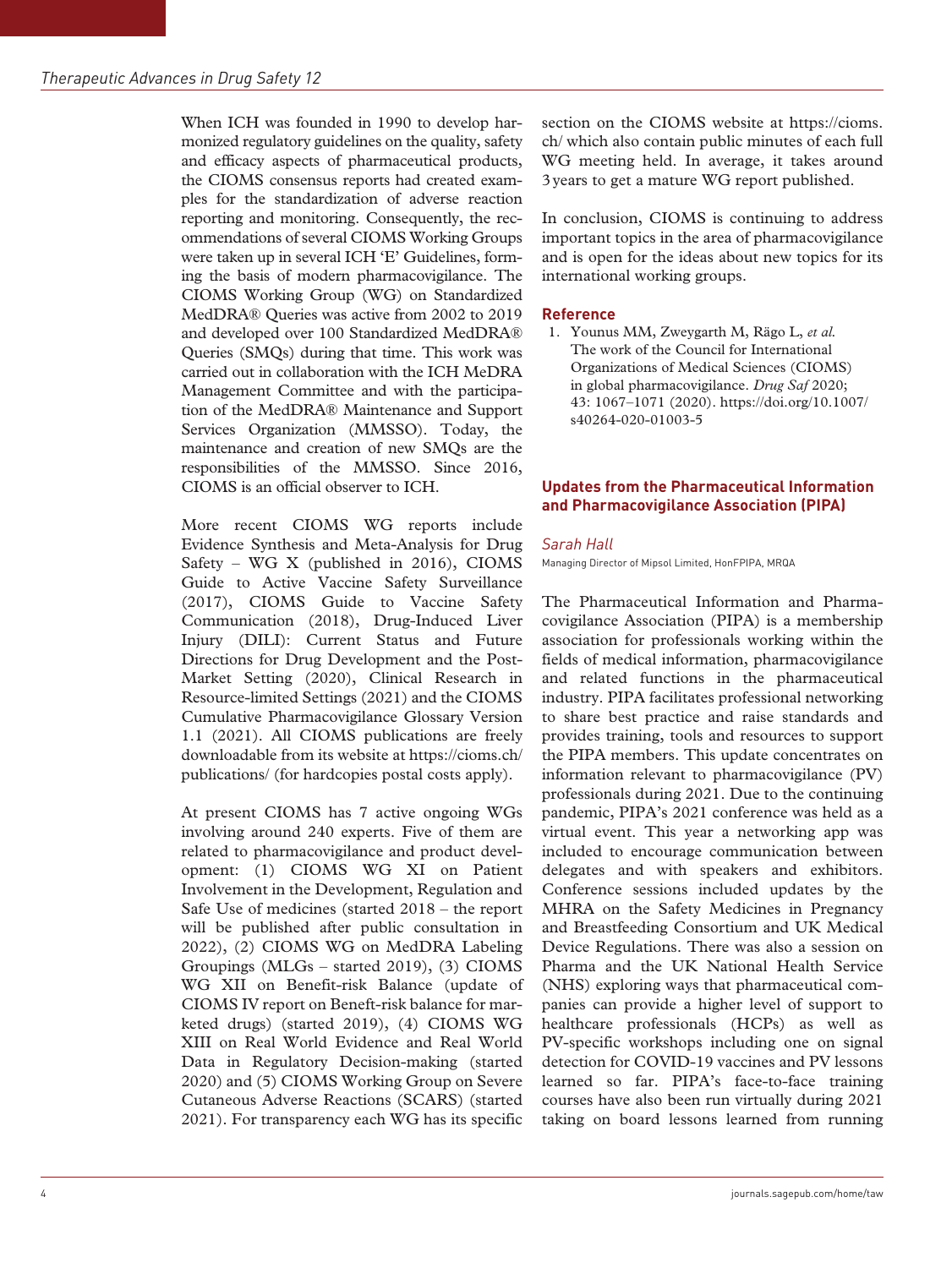them virtually during 2020. The first PIPA Global MI and PV Forum was run in March and the PV Day covered the impact of Brexit, globalization and harmonization of PV regulations, risk minimization and Qualified Person for Pharmacovigilance (QPPV) hot topics. PIPELINE, the PIPA journal, continued to be delivered in digital format only and included articles such as PV in Africa, improving PV with modern technologies and the role of artificial intelligence in transforming clinical trials. The regular webinars also continued and areas covered included updating Extended EudraVigilance Medicinal Product Dictionary (xEVMPD) regarding Northern Ireland, PV for cross-border products, UK local literature searching and Safety Data Exchange Agreements. There were already PIPA PV guidance documents covering signal management, post marketing and clinical PV guidelines and data protection in post marketing PV. Three new PV guidance documents were added this year covering the QPPV role, UK medical device vigilance and EU medical device vigilance. Following a suggestion from last year's EU PV Congress PIPA also launched the Pharmacovigilance System Master File (PSMF) Working Group. The kickoff meeting was in June and the team have been working on guidance notes and a PIPELINE article. The guidance notes are intended to cover all countries that require a PSMF, but it is acknowledged that they can only be guidance and will continue to change with time. 2021 has been another busy year for PIPA and it has taken on a more global view of PV, to better reflect the international scope of many of its members' roles.

#### **ICH updates**

## *Lembit Rägo*

Secretary-General at Council for International Organizations of Medical Sciences (CIOMS)

Since its inception in 1990, the International Council for Harmonisation of Technical Requirements for Pharmaceuticals for Human Use (ICH) has gradually evolved to respond to increasingly global developments in the pharmaceutical sector. Today, ICH guidelines are applied by a growing number of regulatory authorities. Since organizational changes in October 2015, ICH has grown and now has an increasing number of members (18) and observers (33). ICH has

meetings of its governing bodies (ICH Assembly, ICH Management Committee and MedDRA Management Committee) and working groups twice a year. The Assembly meeting minutes are available on the ICH website (https://www.ich. org/). As of June 2021, ICH had 759 experts in 33 working groups.

During the June 2021 ICH Assembly meeting (virtual), New Topic Proposals were discussed. The following new topics/areas were approved: (1) Revision of ICH Q1 Guidelines on Stability Testing and related ICH Q5 C Guideline on Quality of Biotechnological Products: Stability Testing of Biotechnological/Biological Products, (2) Revision of ICH Q6A and Q6B on Specifications: Test Procedures and Acceptance Criteria for New Drug Substances and New Drug Products: Chemical Substances and Biotechnological/Biological Products, (3) new ICH Guideline on General Principles on Planning and Designing Pharmacoepidemiological Studies that Utilize Real-World Data for Safety Assessment of a Medicine and (4) updated version of the ICH Reflection Paper on Patient-Focused Drug Development (PFDD) endorsed in November 2020. The paper presents opportunities for development of new ICH Guidelines to provide a globally harmonized approach to the inclusion of the patient's perspective in a way that is methodologically sound and fit-for-purpose for both regulated industry and regulatory authorities. Naturally, there are other new topics/areas under discussion and additions to the list may come from the November 2021 ICH governing bodies meetings.

A major recent ICH undertaking worth noting is the Good Clinical Practice 'Renovation'. The respective ICH Reflection Paper (endorsed in 2017) describing the ICH proposal for further modernization of the ICH Guidelines related to clinical trial design, planning, management and conduct. The scope of the renovation included the revision of the E8 General Considerations for Clinical Trials, and the further revision of the E6 Guideline for Good Clinical Practice (E6(R2)). In line with the Reflection Paper, ICH held public meetings before the finalization of the revised E8 Guideline, including a Global Meeting which was held on 31 October 2019. The E6(R3) EWG web published the draft principles of Good Clinical Practice in April 2021 and had a global web conference on 18 and 19 May 2021 to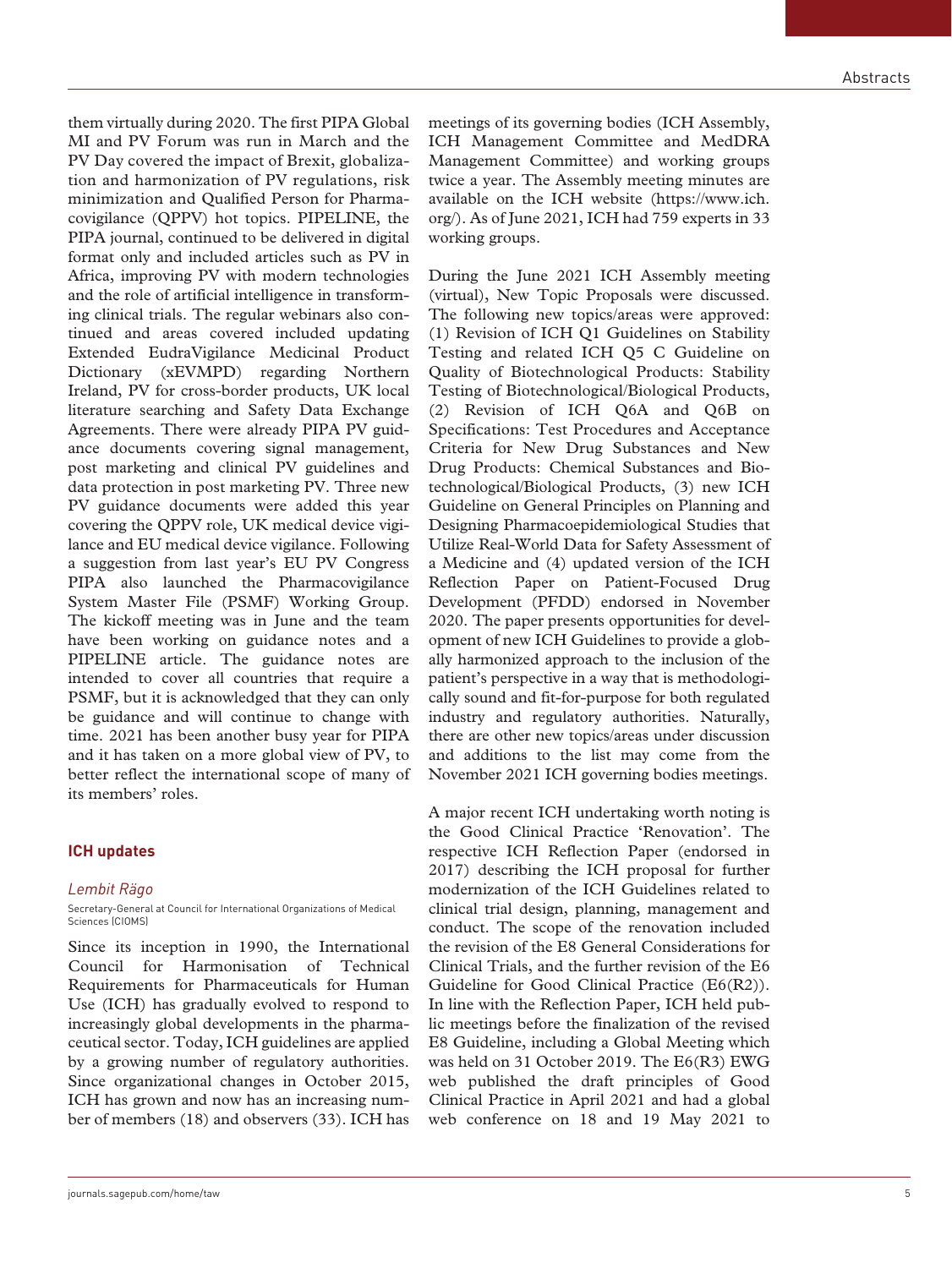facilitate broad public engagement and to ensure that stakeholders' perspectives on and experiences with GCP guidelines are considered in developing ICH E6(R3).

Recently, ICH has also been dealing in a more structured and systematic manner with training. In 2019, it launched an initiative aimed at engaging appropriate accredited non-profit training organizations/institutions as ICH Training Associates. This initiative is aimed at assisting ICH in its efforts to address in a strategic manner the increasing training needs of its Regulatory and Industry Members and Observers.

## **Strategies to improve signal detection: quality of information and causality assessment**

### *Fabio De Gregorio1 and Rachel McDermott2*

1Vice President, Head of Drug Safety, Shionogi Europe 2Safety Physician, Senior Manager Pharmacovigilance, Shionogi Europe

The essence of pharmacovigilance is identifying new risks relating to the use of medicinal products. Signal detection is therefore pivotal for this goal. For an efficient signal detection, it is important to identify the most appropriate strategy and method based on the characteristics of the product and the volume of safety information that the use of the product generates. Data mining applications, able to evidence disproportionate reporting, are not applicable for products which generate low volumes of safety information. These small databases rely on qualitative methods and therefore on the quality of the cases processed to identify a signal. To ensure quality data, it is essential that there is a clear separation between incidental adverse events (AEs) and adverse drug reactions (ADRs) in small databases.

However, this separation is also important in larger database, where data mining is conducted. An excess of fatal (or other serious) cases not attributable to the concerned products can easily generate misleading signals. Therefore, particular care should be exercised in avoiding regulatory submission of solicited AEs, for which suspicion of a causal relationship cannot be implied. Once a 'false' signal is generated in an Authorities' database, it becomes very difficult to confute. Eventually, it may result in an unfavourable and unnecessary warning label, with obvious downsides. This is not in the genuine interest of patients as it may jeopardize continuous access to effective and safe treatments, and, equally importantly, may result in late identification of new true signals, which can easily happen if databases are polluted with low quality or useless information.

Therefore, to avoid triggering false signals, only suspected ADR, as expressly requested by the legislation, should be submitted. Compliance with legal requirements must be maintained and this includes entering not related safety data in the company database, while ensuring they are clearly separated from ADRs. Regulatory submission of not related AE is over/mis reporting, and it is not compliant with GVP provisions and ICH guidance. In the long term, it might result in an inaccurate benefit/risk assessment which would be detrimental for both Company and patients, as described above.

From the perspective of larger databases held by pharmaceutical companies, we can recognize the necessity to collect all safety information (including incidental AE), because with time, opinions and perspectives on causal associations can change. It addresses the problem of the unknown unknowns, which characterizes drug safety. There are always risks with any medications, for some of them we are aware of that which we do not know (known unknowns, for instance potential risks or missing information), but for some others we are not aware of every risk which might exist (unknown unknowns). The latter justifies gathering any kind of safety information, even if believed to be completely unrelated to the use of the product. Hence, collecting incidental events is necessary and useful, but only provided we are able to correctly classify them, marking clearly that which is part of medical history or underlying conditions. As far as smaller databases are concerned, it is even more important to avoid confused and chaotic information blurring the evidence we are looking for.

An important downside of chaotic and disorganized collection of incidental events is reflected in the generation of a false signal of disproportionate reporting with data mining tools. Disproportional reporting calculations are severely biased by incidental events originating by inappropriately coding underlying conditions, medical history and treatment indication. This bias has greater impact on smaller databases. Therefore, an alternative and complementary approach to data mining is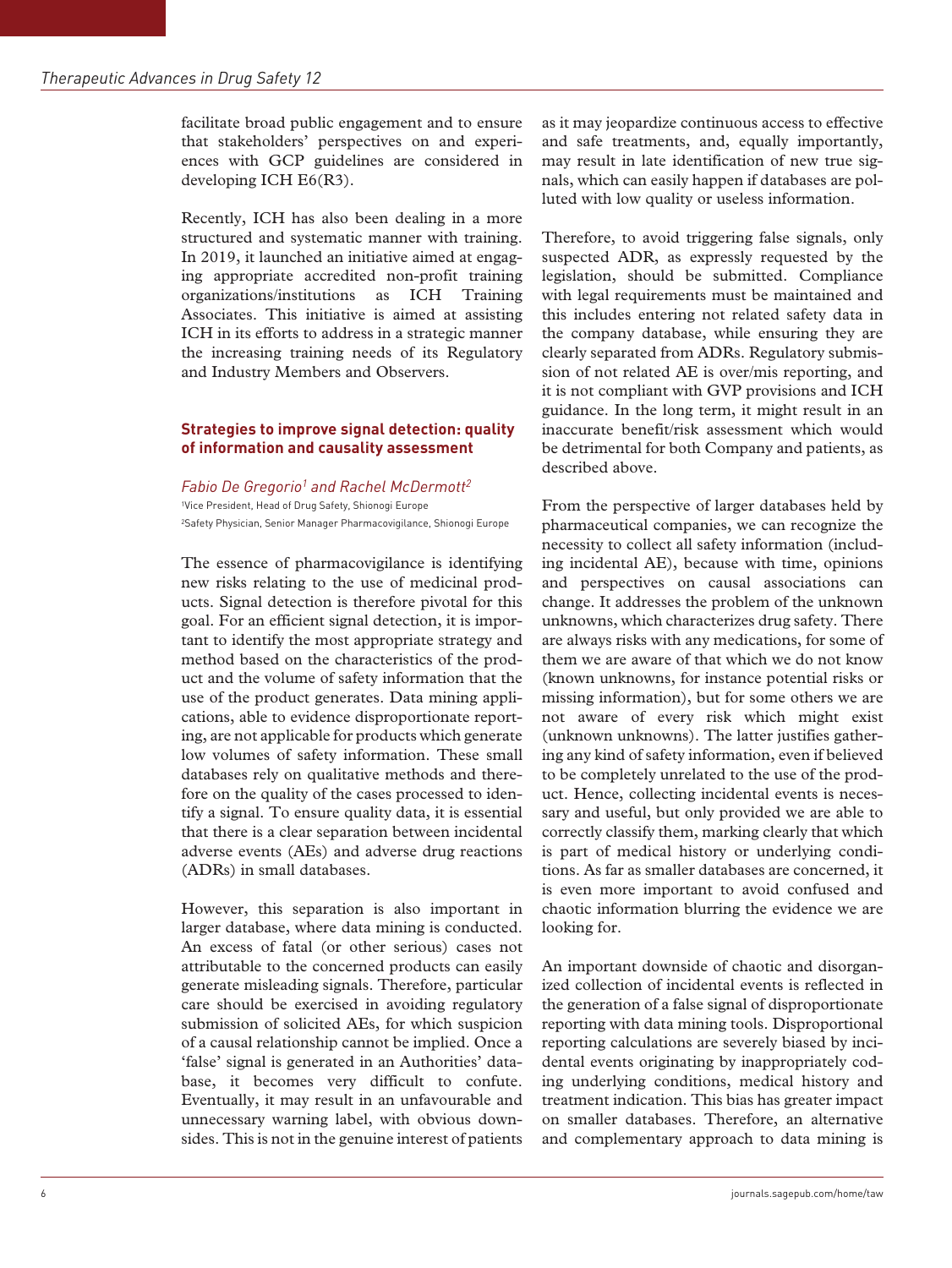developing better qualitative tools which can filter out the polluting effect of incidental events from the database, by performing a more reliable and objective causal relationship assessment.

Global introspection is the most commonly used approach for causality assessment, but it suffers from low inter-rater agreement and time taken to reach a consensus. In fact, global introspection is a subjective exercise and there is a growing need for more objective causality assessment on individual and cumulative levels. In the attempt to improve objectivity, algorithms demonstrated high sensitivity, but low specificity. The preferable approach to improve subjectivity is using a Bayesian method.<sup>1-4</sup> Bayesian methods are certainly preferable in terms of quantifying uncertainty and have better discriminative power, allowing for more nuanced causality judgement by allowing for multiple causes to be broken down and assessed, but their application is unpractical as background information on likelihoods is difficult to source.

The alternative is using an algorithm which can be converted from a numeric score into a probabilistic score by means of a logistic regression model. Théophile *et al.*,<sup>5</sup> by comparing the two approaches against consensual expert judgement, found that the logarithmic probability approach was superior to the algorithm alone. In this way, scores (or probabilities) can be accumulated and used as a trigger for generating a signal. At Shionogi, we are developing and validating an internal version of MONARCSi (MOdified NARanjo Causality Scale for ICSRs), originally proposed by Comfort *et al.*6 The results obtained thus far, albeit still preliminary, are very interesting: the tool demonstrated to have an elevated accuracy (93.1%) for assessing relatedness, showing good sensitivity (91.5%) and specificity (94.5%). In a preliminary analysis, we noted an excellent intra-observer correlation (*r*=0.89) and inter-observer correlation (*r*=0.69) to assess causality. A lower level of inter-observer agreement was observed with assessment of some variables of the algorithm (specifically, 'Temporality', 'De-challenge' and 'Experimental data'), which can be further improved with better guidance and setting clearer rules, definitions and conventions.

In conclusion, both small and large database can be polluted by incidental events. A clear distinction between ADR and incidental event helps avoid that information on background conditions

creates bias and delays the identification of true signals. In small databases, qualitative methods are more appropriate to correctly identify new signals, particularly if we can extract numbers and probability scores from good quality data, applying reliable causality assessment methods, with clear and proper rules.

#### **References**

- 1. Lane DA, Hutchinson TA, Jones JK, et al. A Bayesian approach to causality assessment and a Bayesian approach to causality assessment for suspected adverse drug reactions II: techniques for implementation. Technical report no. 472, June 1986. Minneapolis, MN: University of Minnesota.
- 2. Hutchinson TA, Dawid AP, Spiegelhalter DJ, et al. Computerized aids for probabilistic assessment of drug safety I: a spreadsheet program. Drug Inf J 1991; 25: 29–39.
- 3. Lanctôt KL and Naranjo CA. Computer-assisted evaluation of adverse events using a Bayesian approach. J Clin Pharmacol 1994; 34: 142–147.
- 4. Lanctôt KL and Naranjo CA. Comparison of the Bayesian approach and a simple algorithm for assessment of adverse drug events. Clin Pharmacol Ther 1995; 58: 692–698.
- 5. Théophile H, Arimone Y, Miremont-Salamé G, et al. Comparison of three methods (consensual expert judgement, algorithmic and probabilistic approaches) of causality assessment of adverse drug reactions. Drug Saf 2010; 33: 1045–1054.
- 6. Comfort S, Dorrell D, Meireis S, et al. MOdified NARanjo Causality Scale for ICSRs (MONARCSi): a decision support tool for safety scientists. Drug Saf 2018; 41: 1073–1085.

## **Tips and guidance on EVDAS use**

#### *Calin Lungu* CEO of DDCS S.A.

Since 2018, a Marketing Authorization Holder (MAH) version of the EudraVigilance Data Analysis System (EVDAS) has been made available by the EMA to registered organizations. The EVDAS data access policy defines the levels of access to information in EVDAS. A pilot phase has been implemented, initially for 1 year, but has, since then extended several times. The currently announced end of the pilot phase is end of 2022. During the pilot phase, certain MAHs are legally obliged to monitor data in EudraVigilance by means of EVDAS. Other MAHs are allowed to use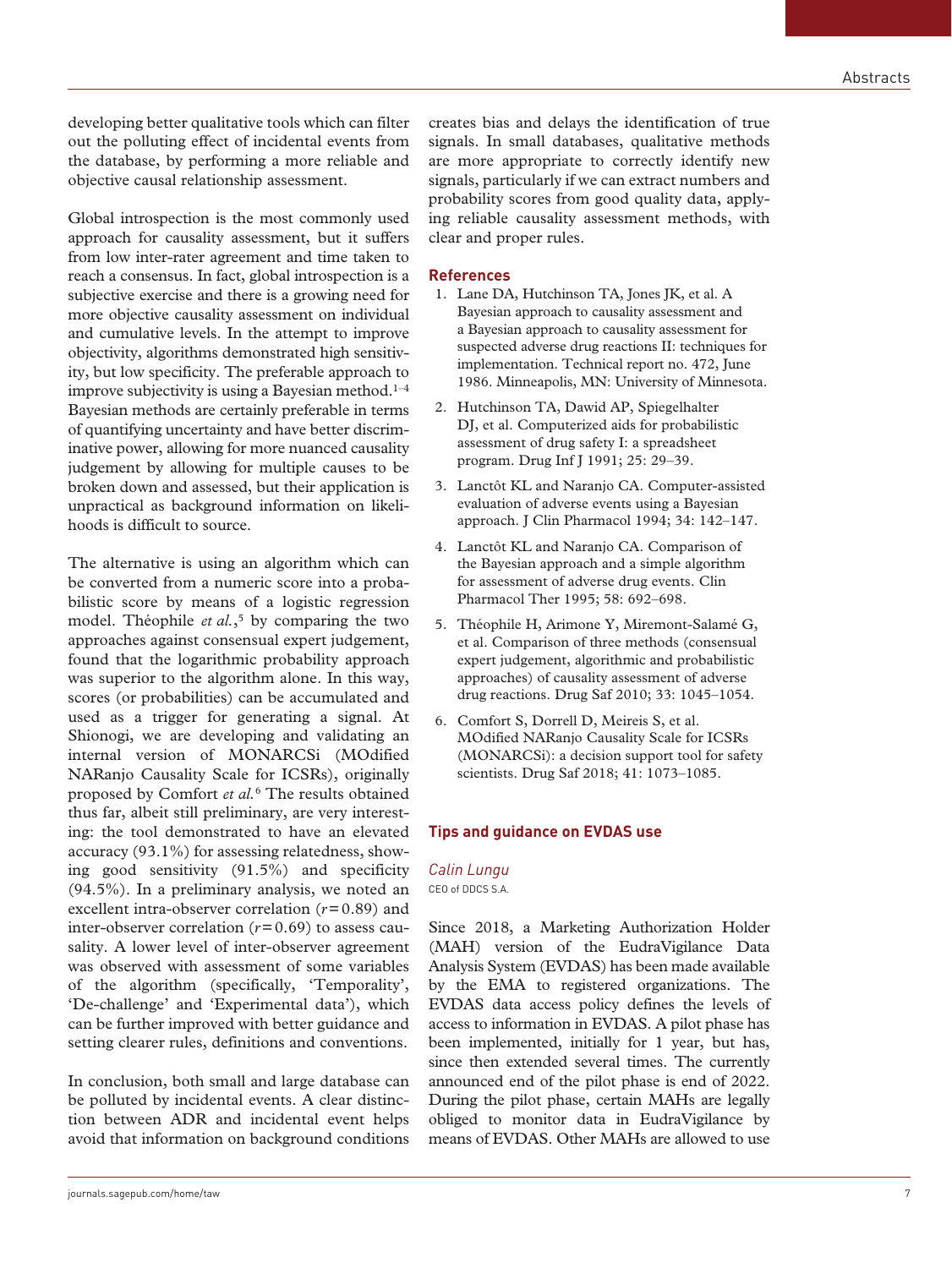it as well. EVDAS essentially provides electronic reaction monitoring reports (eRMRs) covering several fixed reference periods, line listings and individual case safety report (ICSR) forms. Although the line listings and ICSR forms are intuitive and easy to use, the limited possibility of configuration by the users renders their analysis time consuming. eRMRs pose different challenges, such as applying workarounds in order to obtain complete reports (as they have a maximum export size limit to preserve the performance of the system) and understanding how to filter them. Several filters are combining various parameters to identify potential signals with a medicinal product. EVDAS operates at the level of the active substance high level; hence, users have the possibility to run an active substance grouping report in order to identify the active substance high level to use when requesting eRMRs. This presentation aimed at sharing the most common tips and guidance for using EVDAS.

#### **References**

- 1. Screening for adverse reactions in EudraVigilance (EMA/849944/2016).
- 2. Guideline on good pharmacovigilance practices (GVP) Module IX – Signal management (Rev 1) (EMA/827661/2011 Rev 1).
- 3. Guideline on good pharmacovigilance practices (GVP) Module IX Addendum I – Methodological aspects of signal detection from spontaneous reports of suspected adverse reactions (EMA/209012/2015).
- 4. European Medicines Agency policy on access to EudraVigilance data for medicinal products for human use (EudraVigilance Access Policy) (EMA/759287/2009 Revision 4).

# **Signal detection in post-marketing studies in the older patient population: the role of machine learning**

#### *Arduino A. Mangoni*

Discipline of Clinical Pharmacology, College of Medicine and Public Health, Flinders University, Adelaide, Australia; Department of Clinical Pharmacology, Flinders Medical Centre, Southern Adelaide Local Health Network, Adelaide, Australia

The high prevalence of polypharmacy and the significant inter-individual variability in organ function, co-morbidity burden and frailty make the identification of a cause-effect relationship between a drug and an adverse drug effect particularly challenging in the older population. For example, two of more drugs concomitantly taken by an individual patient can cause hyponatraemia and specific co-morbidity states, for example heart and liver failure, might additionally confound such association. Machine learning, an artificial intelligence technique used to design and train software algorithms to learn from and act on data, might be useful in this context. Latent class analysis, an objective and unsupervised machine learning technique originally used in the social sciences, can identify underlying classes of drug usage within a population. This can then allow the assessment of potential, unrecognized, associations between these newly created classes and the outcome of interest, for example, an adverse drug reaction. Therefore, latent class analysis can be regarded as a 'person-centred' approach to analysis, focused on identifying groups of individuals with a pattern of similar drug usage, in contrast to traditional regression models that identify the mean effects of individual variables. This type of machine learning has been successfully used to disentangle the independent effects of individual drugs and other clinical and demographic characteristics on specific adverse drug reactions. Therefore, it represents a particularly useful statistical approach in a highly heterogeneous group such as the older patient population. Latent class analysis could be used in pharmacovigilance and randomized controlled study datasets to improve our capacity to capture new toxicity signals associated with specific medications or group of medications.

## **What is the most appropriate signal management system for a company and its products?**

*Glyn Belcher* CEO of PV Consultancy Ltd

Probably because of its use by regulatory agencies and the mandatory use of Eudravigilance for some products in EU, it is often assumed that interrogation of safety databases using statistical methodology (data-mining) is the most appropriate methodology to be used by pharmaceutical companies in their own signal detection activities. However, the methodology itself has limitations, and safety data in safety databases, in the main spontaneous reports of suspect adverse drug reactions from the market, is only one source of new signals for pharmaceutical products. For some products, this approach may not be the most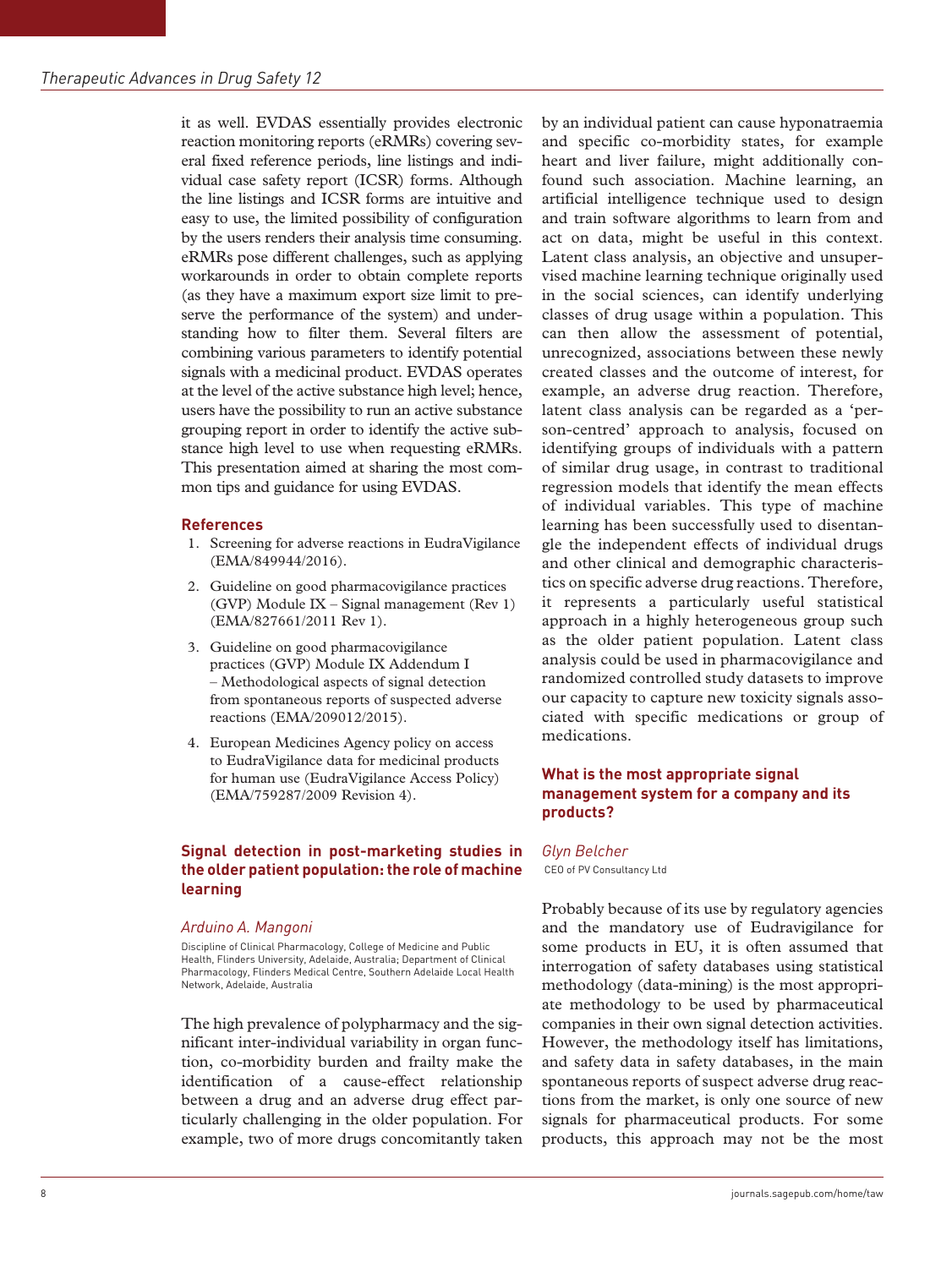appropriate and methodologies used by companies will depend on the number and nature of products marketed by companies. This is supported by the EU GCP module on signal detection 'Signal detection should follow a methodology which takes into account the nature of data and the characteristics (e.g. time on market, patient exposure, target population) as well as the type of medicinal product concerned . . .' The frequency of performance of formal signal detection activities equally may differ between different companies and products and even for different products within the same company.

A suitable signal detection methodology for a pharmaceutical company marketing only small molecule generic molecules without any clinical study activities would be different to one for a company marketing a new biological molecule for a rare disease receiving only three to four suspect adverse drug reactions per month. For the former safety database, data mining 6–12 monthly might be suitable. For the latter, this approach would not be so valuable but regular review (probably monthly) of individual ICSRs might be appropriate. If such a company was undertaking a disease registry, with mandatory recruitment for all patients receiving their drug, regular analyses of data accruing in this registry might be the most appropriate approach for signal detection.

Whatever methodologies are determined to be most relevant a document describing and justifying the chosen methodologies, the sources of data to be used and the frequencies of signal detection activities should be available.

## **Global drug safety: the role of the UMC in times of the COVID-19 vaccines**

#### *Christian Rausch1 and Hervé Le Louët2*

1MSc Global Health, Uppsala Monitoring Centre/WHO Collaborating Centre for International Drug Monitoring 2CEO of the Uppsala Monitoring Centre/WHO Collaborating Centre for International Drug Monitoring, President of CIOMS

Drug and vaccine safety studies can be conducted through a wide variety of different methodological approaches. Despite its limitations, the use of a spontaneous reporting system remains essential as it is employed throughout the life of a drug and is widely operational in most countries. The world's largest database of individual case safety reports

(ICSRs) is VigiBase®. VigiBase® contains ICSRs submitted by participating member states of the WHO Programme for International Drug Monitoring. Since 1978, the Uppsala Monitoring Centre, on behalf of WHO, maintains and analyses VigiBase. VigiBase® is a valuable source for information about the safety profiles concerning drugs. This is particularly valuable during the current pandemic, when novel vaccines are being rolled-out.

In this presentation, further insight will be given into the Uppsala Monitoring Centre, the interest of using VigiBase® and a practical example will be given regarding the COVID-19 vaccines. A general overview will be given into the role of VigiBase® as a global ICSR repository and its link with National Pharmacovigilance Centres. In an additional part, the signal detection process at the Uppsala Monitoring Centre will be further elucidated. Finally, a practical insight on VigiLyze®, a search and analysis tool for National, Regional and Global Pharmacovigilance Centres, will were discussed and new functionalities concerning global drug safety on the COVID-19 vaccines presented.

## **Communicating vaccine safety in the age of COVID-19**

#### *Marco Tuccori*

University Hospital of Pisa – Unit of Adverse Drug reaction Monitoring

Risk communication related to treatments was particularly challenging during the COVID-19 pandemic and became more complicated with the advent of vaccines. The miraculous speed with which the vaccines were developed and authorized was a key element in getting out of the emergency because it limited the circulation of the virus and consequently slowed down the onset of worrying variants. However, it was also the object of attack for all vaccine detractors, who considered development times too fast to guarantee safety. Cases of thrombotic syndrome with thrombocytopenia (TTS) generated a risk signal for the Vaxzevria vaccine, later confirmed by regulatory agencies, which fuelled the fear of the vaccine in the population and resulted in a rather widespread vaccination hesitancy. All this has been favoured by the large use of social media, where news (fake or not) circulates uncontrollably by the rampant populist and conspiracy sentiment in many Western countries and, in general,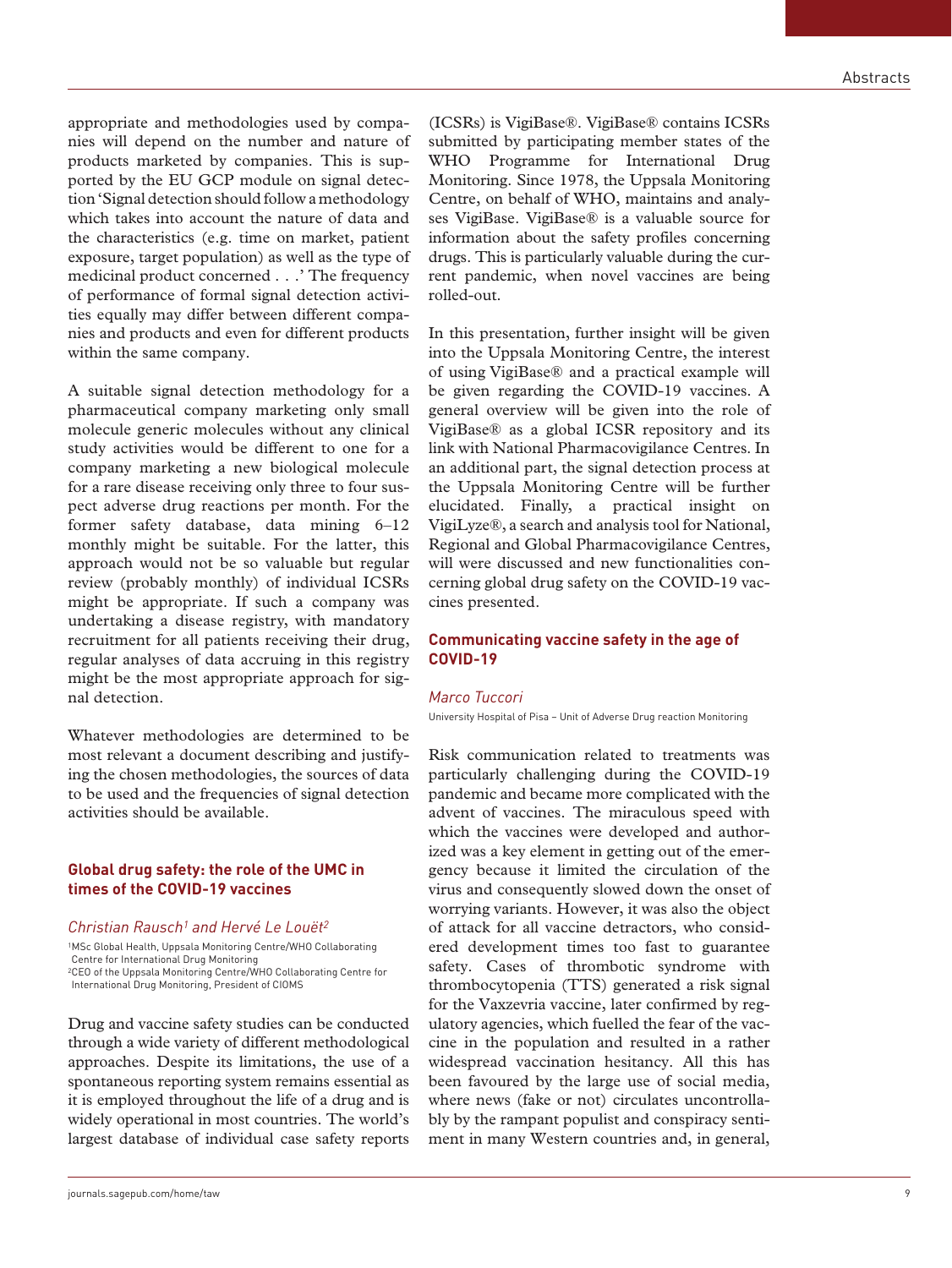by the lack of trust in governments. In this context, the set up of a correct communication, which can effectively support a vaccination campaign that never before in history is a priority like in this moment, has become a particularly difficult challenge. To set up an effective communication strategy, it is first of all important to understand the mental shortcuts that underlie vaccination hesitancy.

The population generally relies on heuristics to process risk information. These are mental processes that allow you to make quick decisions when dealing with large volumes of information. For example, people's overestimation of an unlikely outcome ('compression') can make it difficult to communicate the actual size of an extremely rare event like TTS. Likewise, a serious but rare event such as TTS can carry more weight in the decision when it is highly publicized ('availability'). Some people tend to anticipate negative emotions in the face of a decision and therefore avoid that path ('anticipated regret'), and this can limit the acceptance of the vaccine and impact on the desire of a healthcare professional to recommend the Vaxzevria vaccine. In relation to this, people may prefer to accept an outcome that comes from doing nothing (not getting vaccinated) rather than an outcome that comes from doing something (getting vaccinated) ('omission bias') or avoid taking risks when the outcome is uncertain ('aversion to ambiguity'). The heuristics is based on values that determine people's thinking, feelings and actions towards risk. The relevant values for the approximate hesitation can be self-determination, fairness, harm minimization and justice.

With these principles in mind, an effective communication strategy that supports the vaccination campaign must have the support of health professionals and regulatory authorities. Communication must be written and verbal and where possible use graphic tools that help understanding in the less educated population groups. It must be frequent and transparent so that the population feels part of the decisions made and the reasons behind these decisions. Vaccination should be promoted but not be over-reassuring, always communicating elements of uncertainty. The channels through which information is conveyed must be as diversified as possible. False or misleading information must be identified early and debunked. Communication should be prioritized in certain key groups such as healthcare professionals. It is important that the messages are conveyed by vaccine experts rather than politicians. Finally, it is advisable to consider monitoring the effects of communication by identifying parameters that can detect changes in behaviour and that allow adjustments to be made in the strategy, when necessary.

## **The growing area of telehealth and pharmacovigilance**

#### *Hadir Rostom*

Lecturer MSA university & President of ISoP Egypt Chapter

Pharmacovigilance in its expanded scope is concerned with an integrated drug safety monitoring process not only for the identification and characterization of adverse drug reactions (ADRs) but also for adopting proactive risk mitigation strategies for them. The spontaneous reporting of ADRs and observational studies have been always seen as the most commonly and widely used method for collecting safety data; however, spontaneous reporting has its well-known limitations of under-reporting, poor quality of data and lack of a reliable denominator of exposure. With the advances in Pharmacovigilance practice, additional sources of safety data have been increasingly considered, examples include Electronic Health Records (EHRs), insurance claims, social media and other digital media.

Generally, healthcare settings gather and store large digital sets of patient data resulting from routine medical examinations, prescriptions, laboratory testing and administrative claims; most of this information ends up reflected in patients' EHRs. However, many of the existing EHRs were designed for purposes of medical billing rather than for medical care, resulting in challenges for using the recorded data for safety data capturing, as the majority of recorded clinical data in EHRs are unstructured.

Digital health refers to a broad scope of using technologies in healthcare, among which telehealth and telemedicine which are markedly evolving era. Where Telehealth refers broadly to all clinical, educational and administrative services delivered remotely, Telemedicine – as subset of Telehealth – applies specifically to remote clinical care provided by a licensed professional.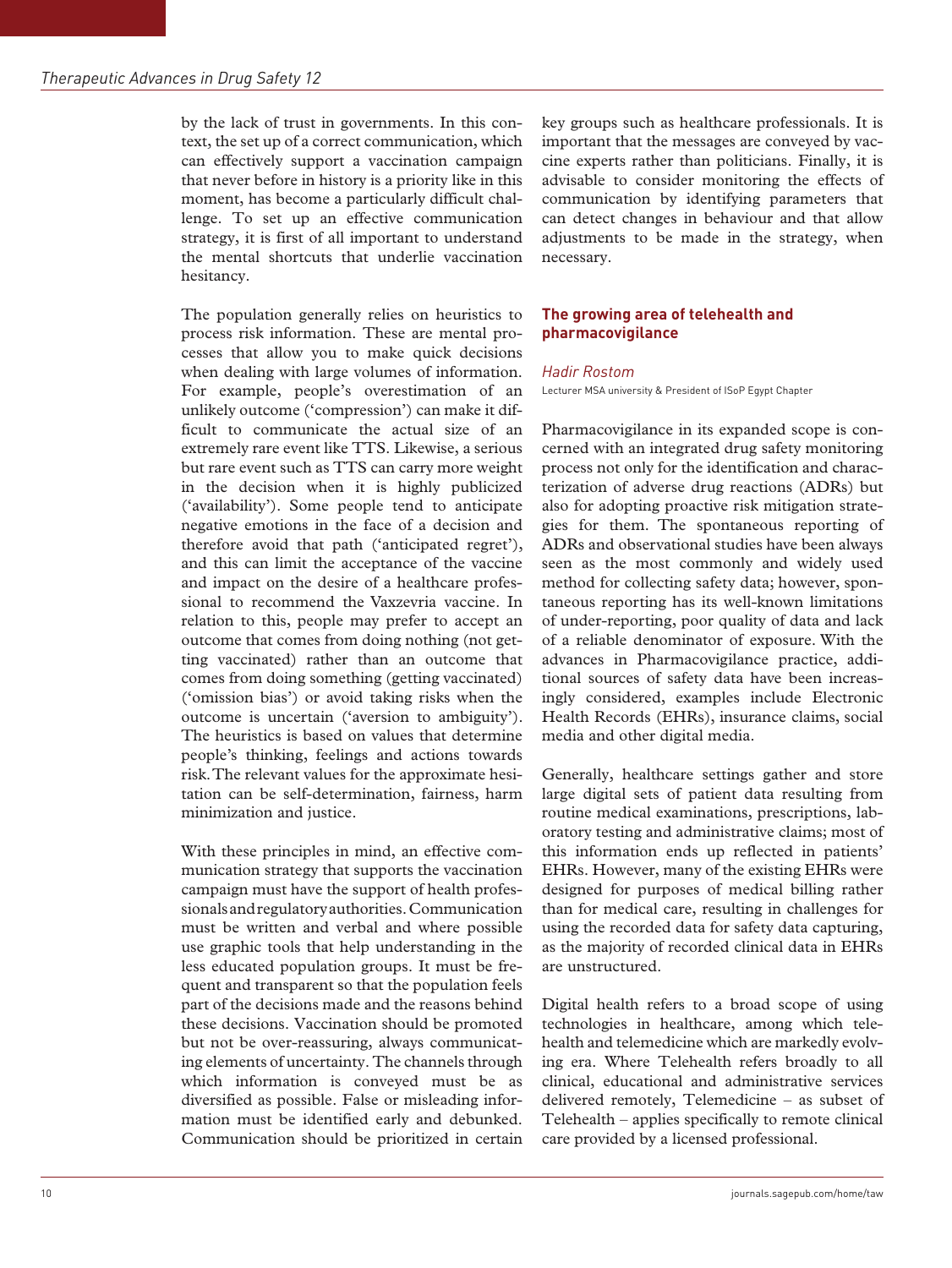The various forms of telemedicine currently in use are *Televisits* which refers to the usual patientprovider visit but via videoconference, *Telemonitoring* by which the signs or symptoms are being sent electronically from patient to provider team in another location, *Tele-interpretation* refers to remote interpretation of radiology and other tests, *Tele-consultation* in which a healthcare provider in one location presents a case to an expert in another location, and *Telepharmacy* a model which provides pharmacy operations at a distance including phone contacts, medication dispensing, educational support, digital pill counts to track adherence, and telemonitoring. Many of these platforms are integrated with Patient-Centric EHR System where it contains structured longitudinal data at the single patient level. As records are updated over time, they are suitable to address clinical questions that require regular patient follow-up and to predict outcomes at different stages of the patient's journey.

The notion of integrating features for Pharmacovigilance practice in these electronic platforms can support drug safety monitoring and patient safety, especially if this was considered early-on during the development of such technologies. The ultimate goal is to introduce features that facilitate ADR differential diagnosis, reporting, the mining in diverse data sources, the analysis of the acquired data, the aggregation of the evidence to conclude with ADR assessment and follow-up ADR monitoring over time in a systematic way. On the reverse direction, such integration can also support the delivery of safety communication and risk minimizations information to healthcare professionals and patient, which raise the need to open a dialogue between pharmacovigilance organizations and developers of such technologies on the needed integration.

#### **References**

- 1. Del Rio-Bermudez C, Medrano IH, Yebes L, *et al.* Towards a symbiotic relationship between big data, artificial intelligence, and hospital pharmacy. *J Pharm Policy Pract* 2020; 13: 75.
- 2. Murdoch TB and Detsky AS. The inevitable application of big data to health care. *JAMA* 2013; 309: 1351–1352.
- 3. Omboni S. Connected health in hypertension management. *Front Cardiovasc Med* 2019; 6: 76.
- 4. Serper M and Volk ML. Current and future applications of telemedicine to optimize the

delivery of care in chronic liver disease. *Clin Gastroenterol Hepatol* 2018; 16: 157–161.e8.

5. Tuccori M and Wallberg M. Other sources of information for monitoring drug safety: now and in the future. In: Edwards I and Lindquist M (eds) *Pharmacovigilance*. Cham: Adis, 2017, pp. 181–193.

## **Simplifying pharmacovigilance using disruptive technological innovation**

#### *Adriaan Kruger*

nuvoteQ Proprietary Limited

With virtual and decentralized clinical trials being adopted more and more on a global scale, connectivity to patients in emerging markets (especially in rural areas) have become more and more challenging. Over the past 2–3years, we have seen advancement in the arena of connectivity which will have a significant impact in the way clinical trials can be conducted in rural areas.

Patient centricity will become more significant in the years to come and having the ability to connect with patients using a digital medium is going to be essential. In first world countries this is not a problem, but in many third world countries this is still a big problem today and it has an impact on patient safety, as adverse events are not reported as and when they happen.

The following technologies will change this:

- Starlink is a company specializing in highspeed, low latency Internet on a global scale. Using advanced satellites in a low orbit, Starlink enables video calls, streaming and other high data rate activities that historically have not been possible with satellite Internet. The plan is to create a constellation of mini satellites spanning across the globe, thereby connecting the unconnected.
- Zero Rated Data is a technology concept which will allow patients to access online research platforms (i.e. ePRO platform, Pharmacovigilance platform) without using any of their own funds to pay for the data traffic. All the data traffic to these platforms are intercepted and reverse billed to the sponsor company, so doing making it available to anyone.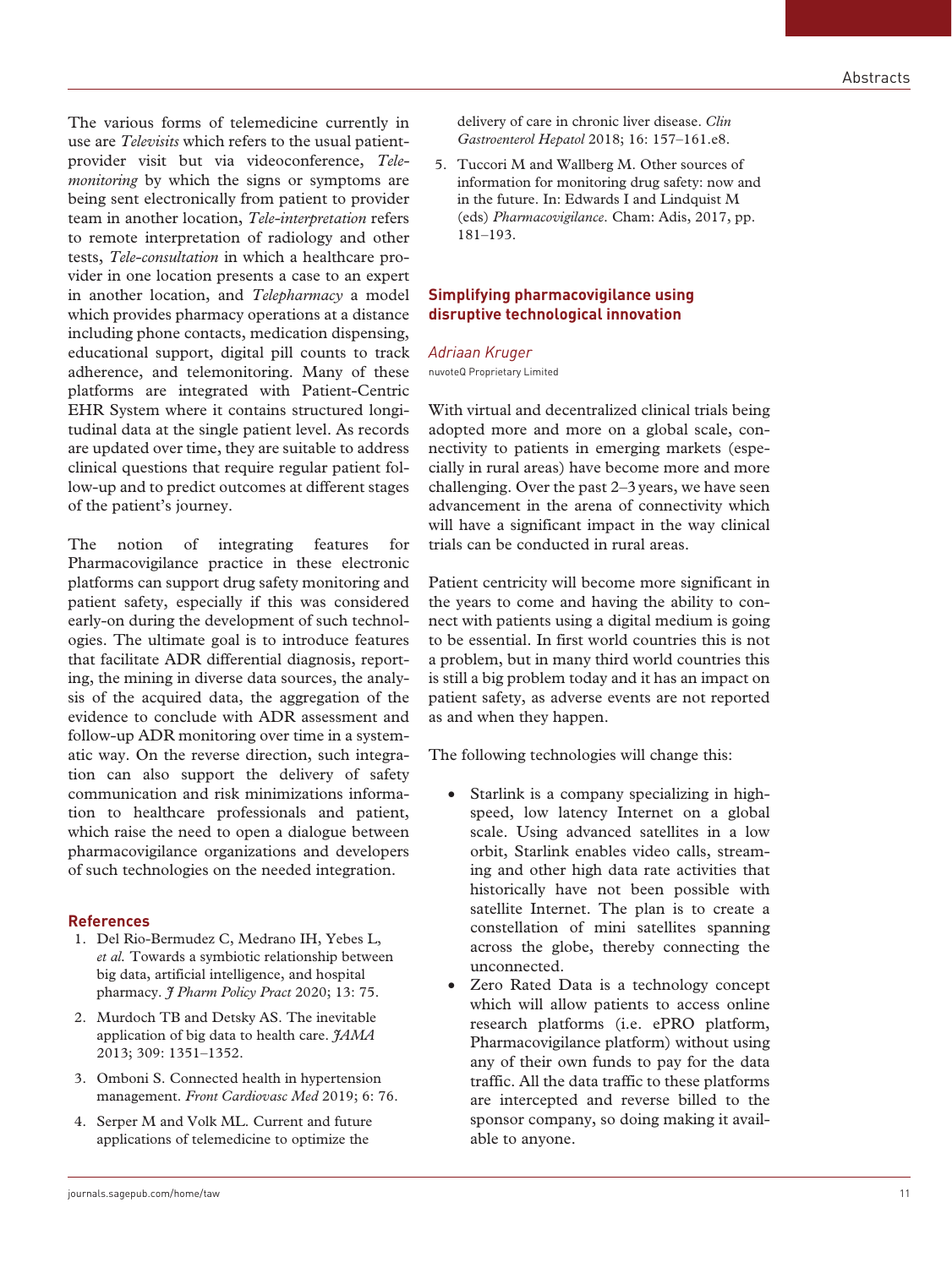• Zero Rated video calling is a set of new bespoke technologies which will allow patients who take part in a clinical trial to phone the investigator or safety physician with any question regarding the study, or to log an adverse event. Empowering patients in rural communities with this capability will be a very large step towards patient centricity.

## **Global Regulatory Updates Concerning Pharmacovigilance**

#### *Ilaria Grisoni*

Executive Director, Head of EU/International PV & Global Risk Management and EEA QPPV- jazz Pharmaceuticals

The Pharmacovigilance (PV) environment is very complex and dynamic for what concerns its regulatory landscape worldwide. In 2021, several updates have occurred in global regulatory requirements, including key changes in already existing requirements as well as new and/or upcoming requirements in major and emerging markets. In these latter countries, there is a tendency towards adopting European guidance, but there are also local requirements and peculiarities that are specific for each Territory, thus creating multiple scenarios and raising challenges for pharmaceutical companies and their ability to comply with any necessary requirement globally. Companies are investing more budget and resources in the Regulatory Intelligence space for strategical and operational reasons, as there is an increasing focus of scrutiny during audits and inspections. Regulatory Intelligence has become a key asset for global PV activities, not only to improve compliance and adherence to regulatory requirements, and to support the commercial growth of the company and its expansion into new Territories, but also and above all to ensure patients' safety.

## **PV regulations in Uganda and other African countries**

#### *Helen Byomire Ndagije*

National Drug Authority, Kampala - International Society of Pharmacovigilance – Africa Chapter

Pharmacovigilance is one of the rapidly changing fields of drug regulation.<sup>1</sup> This dynamic scientific discipline in medicine regulation has recently

evolved in scope due to the changes in the morbidity and mortality of different populations especially during the pandemic situation.2 The sudden increased access to medicines and vaccines to the household level has positioned pharmacovigilance to be a household name in the near future. The varied utilization of medicines at all levels of healthcare calls for more stringent measures locally, regionally and internationally to manage the possible harm that could arise.3 Even with limited resources, countries should adopt and implement strategic and more cost-effective ways to providing safer medicines and healthcare for the population. A good pharmacovigilance system requires to be supported by regulations and guidelines to ensure prompt recognition, response and prevention of drug-related issues and effective communication of information and solutions to all stakeholders. Despite close to 80% of African countries having joined the World Health Organization Programme on International Drug Monitoring, the continent contributes 1% of the suspected adverse drug reaction reports in the global database.4,5 Discussions of the Africa chapter of the International Society of pharmacovigilance revealed that a number of African countries have recently issued pharmacovigilance regulations and guidelines for reporting adverse events by the pharmaceutical industry.6 The establishment of the African Medicines Agency (AMA) could not have come at a better time than now.7 The AMA treaty ratified on 5 November 2021 by 80% of the continent aspires to enhance capacity in medicine regulation in order to improve access to quality, safe and efficacious medical products. An African Union model law is in place to catalyse this aspiration.8 The efforts of the African Medicines Regulatory Harmonization initiative have demonstrated that collaboration among member countries in a work-sharing and capacity-building environment is possible and contributes greatly to global medicine quality and safety data.<sup>9</sup> In such an environment, the East African Community regional economic block has conducted a baseline national pharmacovigilance assessment and already developed a strategic business plan to address the gaps in the existence and enforcement of guidelines. Despite the wide array of regulatory environments and capacities, this is a firm commitment towards addressing the issue of under-reporting which is one of the biggest challenges of pharmacovigilance in the region. Uganda started systematic collection of safety information in 2007 with the formation of the National Pharmacovigilance Centre, and its incorporation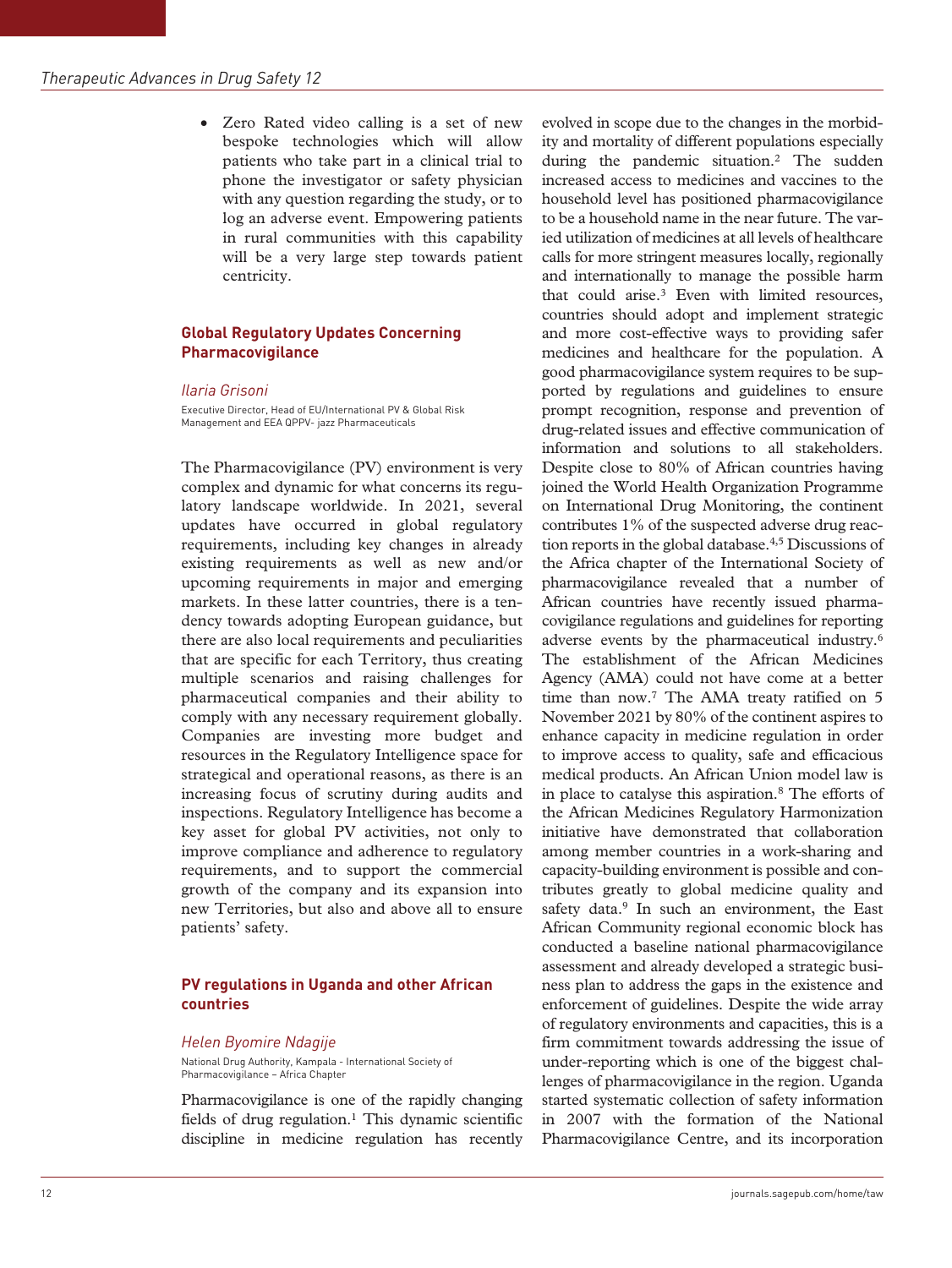as the 83rd member of the WHO Program of International Drug Monitoring. Over the years, the centre developed guidelines for the pharmacovigilance system in the country for healthcare facilities, public health programmes and market authorization holders.10 Active 3 pharmacovigilance monitoring have also been added to the traditional spontaneous reporting of adverse events. During the pandemic, guidelines for herbal medicines have been reviewed to handle the popular alternative therapies that were approved for supportive use in Uganda. Almost every African country has a medicines regulatory authority albeit with different levels of growth, maturity and expertise. The ongoing regulatory systems strengthening and harmonization efforts, including the recent establishment of the AMA, provide opportunities for growth of pharmacovigilance and medicine regulation.

## **References**

- 1. Jeetu G and Anusha G. Pharmacovigilance: a worldwide master key for drug safety monitoring. *J Young Pharm* 2010; 2: 315–320.
- 2. Kugener VF, Freedland ES, Maynard KI, *et al.* Enhancing pharmacovigilance from the US experience: current practices and future opportunities. *Drug Saf* 2021; 44: 843–852.
- 3. Ogar C, Mathenge W, Khaemba C, *et al.* The challenging times and opportunities for pharmacovigilance in Africa during the COVID-19 pandemic. *Drugs Therapy Perspect* 2020; 36: 351–354.
- 4. Members of the WHO Programme for International Drug Monitoring, https://www. who-umc.org/global-pharmacovigilance/members/ whoprogramme-members/ (2021, accessed 27 October 2021).
- 5. WHO Uppsala Monitoring Centre, Sweden. Analytics in vigilyze, https://vigilyze.who-umc.org/ (2021, accessed 19 November 2021).
- 6. International Society Africa Chapter, 1. ISoP Africa chapter conference. In: Setting the stage for pharmacovigilance inspections in Africa, 2021, https://isoponline.org/chapters/africa/
- 7. Treaty for establishment of the African Medicines Agency enters into force, 2021, https://au.int/en/pressreleases/20211109/ treaty-establishment-african-medicines-agencyamaenters-force
- 8. The African Union Commission. The AU Model Law, 2021, https://au.int/africanunion-model-law
- 9. Barry A, Olsson S, Minzi O, *et al.* Comparative assessment of the national pharmacovigilance systems in East Africa: Ethiopia, Kenya, Rwanda and Tanzania. *Drug Saf* 2020; 43: 339–350.
- 10. Kiguba R, Olsson S and Waitt C. Pharmacovigilance in low and middle-income countries: a review with particular focus on Africa, 2021.

## **Life after Brexit: United Kingdom Pharmacovigilance and the Pharmacovigilance System Master File**

#### *Sarah Hall*

Managing Director of Mipsol Limited, HonFPIPA, MRQA

The United Kingdom of Great Britain and Northern Ireland (UK) left the European Union (EU) on 31 January 2020, and the transition period ended on 31 December 2020. Since 1 January 2021, compliance with UK Pharmacovigilance (PV) legislation has required following EU Good Pharmacovigilance Practice (GVP) together with the 'Exceptions and modifications to the EU guidance on good pharmacovigilance practices that apply to UK marketing authorisation holders and the licensing authority'.1 The Medicines and Healthcare products Regulatory Agency (MHRA) has published additional guidance on their website<sup>2</sup> which they continue to update. With almost a year's experience of the new regulations, we have a preliminary look at the requirements and their impact. The UK PV landscape is complicated by the Northern Ireland Protocol put in place to avoid a hard boarder within the island of Ireland. The MHRA has legal responsibility for medicinal products and public safety for the whole of the United Kingdom. However, for products licensed in NI (EU Centrally Authorized Products (CAPs), UKwide (PL) and those covering NI only (PLNI)) Marketing Authorization Holders (MAHs) must follow both UK and EU legislation. All UK MAHs must have a UK Qualified Person for Pharmacovigilance (UK QPPV) based in the UK or EU/European Economic Area (EEA) and a UK Pharmacovigilance System Master File (UK PSMF). If the UK QPPV is based in the EU/EEA, a UK National Contact Person for Pharmacovigilance (NCPP) is also required. The NCPP must be appointed by 1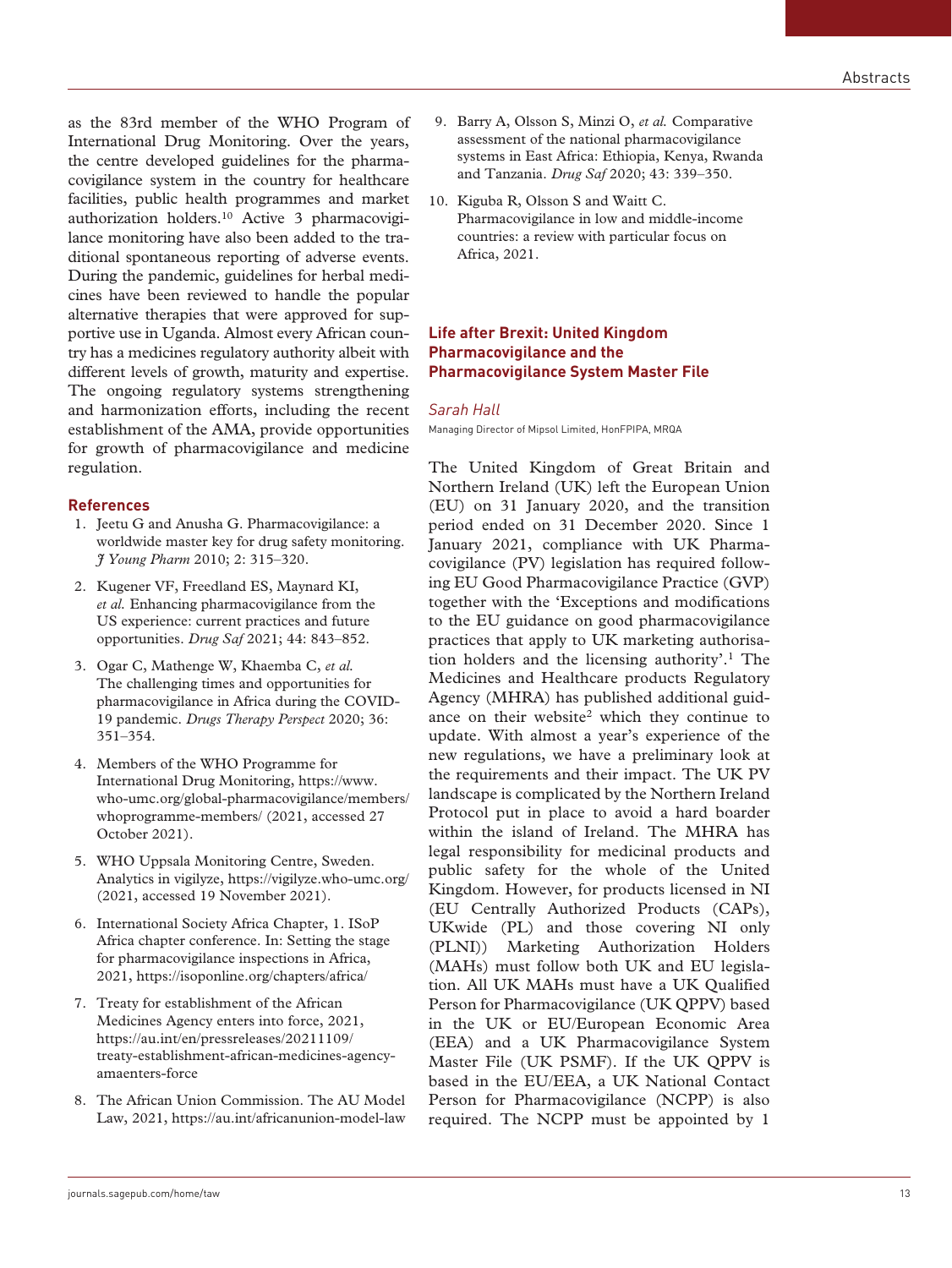January 2022 so this is an area where we have very little experience so far. MAHs must report all UK serious Individual Case Safety Reports (ICSRs) to the MHRA and European Medicines Agency (EMA) within 15 days and non-serious NI ICSRs within 90 days. The MHRA no longer receives EU non-serious reports and the EMA no longer receives UK non-serious reports. Any Great Britain (GB) reports received directly by the MHRA are sent to MAHs via the MHRA Submissions Portal or Gateway and MAHs must submit serious GB reports to the EMA within 15 days. Likewise, EU serious reports received directly by an EU Member State (MS) and made available to MAHs via EudraVigilance (EV) must be submitted to the MHRA within 15 days. The additional reporting has led to an increase in Pharmacovigilance (PV) workload particularly for companies that aren't using PV databases or reporting via the MHRA Gateway.

Will the delay in awareness of serious ICSRs and non-receipt of non-serious ICSRs by the MHRA and EMA impact signal detection activities? Requirements for MAHs to conduct signal detection activities against their own and the EV databases and sharing of potential signals with the MHRA and the EMA will hopefully facilitate timely decision making. Identification of COVID-19 vaccine safety signals by both agencies at about the same time indicates that benefit:risk assessment and related decisions are not impacted, but this is probably an area to keep an eye on. We are still learning and the MHRA will continue to provide support and guidance, but implementation of the UK legislation has been relatively straight forward and successful.

# **References**

- 1. Exceptions and modifications to the EU guidance on good pharmacovigilance practices that apply to UK marketing authorisation holders and the licensing authority, https:// assets.publishing.service.gov.uk/government/ uploads/system/uploads/attachment\_data/ file/949102/Exceptions\_and\_modifications\_to\_ the\_EU\_guidance\_on\_good\_pharmacovigilance\_ practices\_that\_apply\_to\_UK\_MAHs\_v2.pdf
- 2. https://www.gov.uk/government/collections/newguidance-and-information-for-industry-fromthemhra

# **Putting the human at the centre of Quality Management**

# *Brian Edwards*

Managing Director – Husoteria Ltd

Human factors for the pharmaceutical and device sectors needs to be a more important topic. Human performance impacts how all forms of medical products are manufactured, how hospital and community services work effectively, and how patients use medicines and drug-device combination products. Human factors can be used to improve the quality of products, efficiencies in processes, reduce errors, understand critical incidents and promote the well-being of staff and patients. However, like other areas of healthcare, human factors is generally not well established. The good news is that there is growing interest in its application. The UK Special Interest Group on Pharma Human Factors was launched in December 2015 and is based within the Chartered Institute of Ergonomics and Human Factors and its membership includes individuals with an interest in Human Factors and medical products across academia, the NHS, the Pharmaceutical Industry and Regulatory Authorities. It meets monthly via teleconference, and its Chair person is Brian Edwards, Adopting the principles and practices of human performance has led to valuable business and safety performance improvements in high-risk high-consequence industry sectors, such as energy and aviation. Eager to realize similar levels of improvement, several companies in the pharmaceutical and biopharmaceutical manufacturing sector have begun the adoption of human performance within their operations. However, the unique industry context and regulatory environment of this sector has proven the adoption of human performance principles and practices to be more challenging and complex than simply copying from the successes of other industries. Human performance is believed by many companies in our industry to be a focus on human error reduction, where work outcomes will improve by adding more requirements and coercing people to try harder to be infallible. This archaic approach is not sustainable today and is not human performance. In the United Kingdom, there is a unique pharmaceutical human factors group whose aim is to accelerate the pharmaceutical and device system maturity by building a greater understanding of what is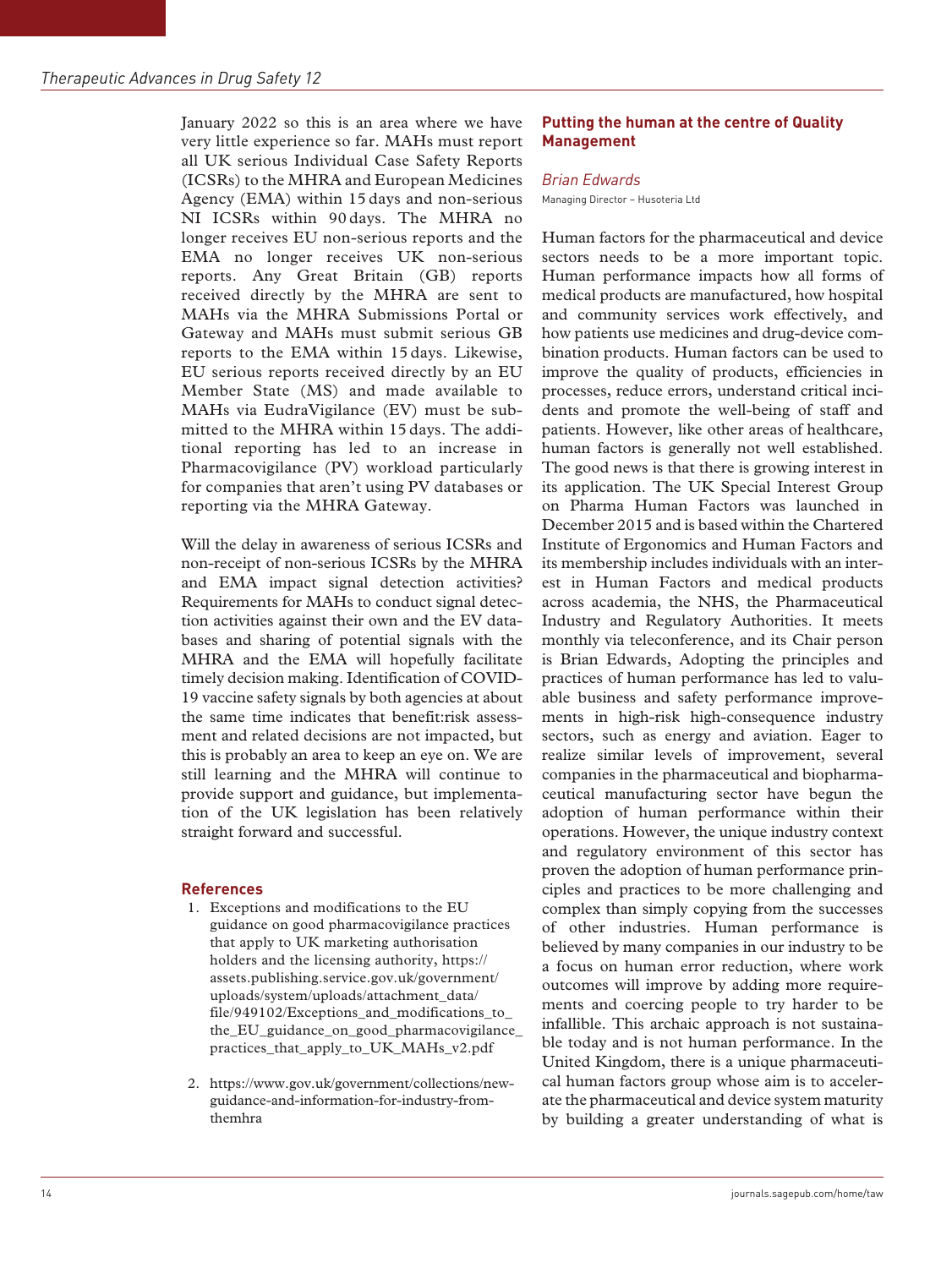desired what we mean by optimizing human performance, examining the evidence and explaining how to get there. We propose international harmonization of the systems for both pharmaceuticals and devices through guiding principles and we invite others to join our international community of practice.

#### **References**

- 1. https://www.biophorum.com/download/humanperformance-blue-sky-thinking-in-humanperformanceand-how-to-get-there/
- 2. https://www.ergonomics.org.uk/Public/Resources/ Publications/Learning\_from\_Adverse\_Events/ Learning from Adverse Events.aspx 3
- 3. Pharmaceutical Human Factors Sector Group, https://www.ergonomics.org.uk/Public/ Get\_Involved/Group\_Details/Pharma\_Human\_ Factors.aspx

## **Update on activities in the Pharmacovigilance Risk Assessment Committee, with focus on activities targeting the COVID-19 pandemic**

# *Doris Irene Stenver*

PV Adviser, Founder of Unique Advice

The Pharmacovigilance Risk Assessment Committee (PRAC) was established in 2012, following the implementation of a new comprehensive legislation in the EU. The committee is composed of members from the 27 member states, Norway and Iceland, additional experts from universities across Europe as well as health care and patient representatives. The mandate covers all aspects of risk management pre- and post-authorization, benefit/risk assessments and organization of public hearings. The toolkit comprises referrals, periodic safety update reports, risk management plans, signals, post-authorization safety studies, post-authorization efficacy studies and additional monitoring. The PRAC recommendations are forwarded to the CMD(h) and CHMP or formal adoption. With the emergence of the pandemic, the existing guidance has been supplemented with a pharmacovigilance plan aiming at effective data collection, detection and assessment of safety data. Additional guidance regarding the development of risk management plans had been issued. PRAC has contributed significantly to the work in the pre- and postauthorization phase, having provided advice regarding the risk management plans and having assessed numerous signals, safety reports and PASS protocols for the COVID-19 vaccines. All done in accordance with the basic PRAC principles of risk-based approach, involvement and transparency.

# **Implementation of CTR: impacts on pharmacovigilance and supervision of safety in clinical trials**

#### *Elena Prokofyeva*

Drug safety Unit, DG PRE Authorization/Division R&D, Federal agency for medicines and health products, Brussels, Belgium

Clinical trial regulation (CTR) No 536/2014 will come into force on 31 January 2022. The safety assessing Member State (SaMS) will play a key role in the annual safety report and SUSARs assessments under the CTR. The SaMS main responsibilities will include screening of information in all SUSARs and ASR and assessing them following a risk-based approach, requesting missing or further information from sponsors, and identification of active substance and investigational medicinal product-related safety concerns. The SaMS will support the assessment of aspects related to the reference safety information (RSI) in the initial application or in an application for substantial modification. The SaMS will record assessment of ASR/SUSARs as well as will prepare recommendations related to safety to Member States concerned (MSC) and Reporting Member States (RMS) so that they can request corrective measures, if necessary. The SaMS will also provide assistance with any additional safety matter related to the particular active substance when requested by MSC and RMS. The SaMS will work closely with the RMS and the MSC. They will support the SaMS in the coordinated safety assessment and will have the possibility to comment and raise queries on the assessments and take into due account safetyrelated concerns and recommendations by the SaMS in the context of the clinical trial they authorized. MSC/RMS will communicate safety concerns related to the active substance to the SaMS. RMS and MSC may coordinate and facilitate active substance-related safety surveillance and oversight across clinical trials. Specific rules and procedures for Member of States cooperation on safety assessment in clinical trials will be set in the commission implementing regulation, which will be published before the CTR comes into force.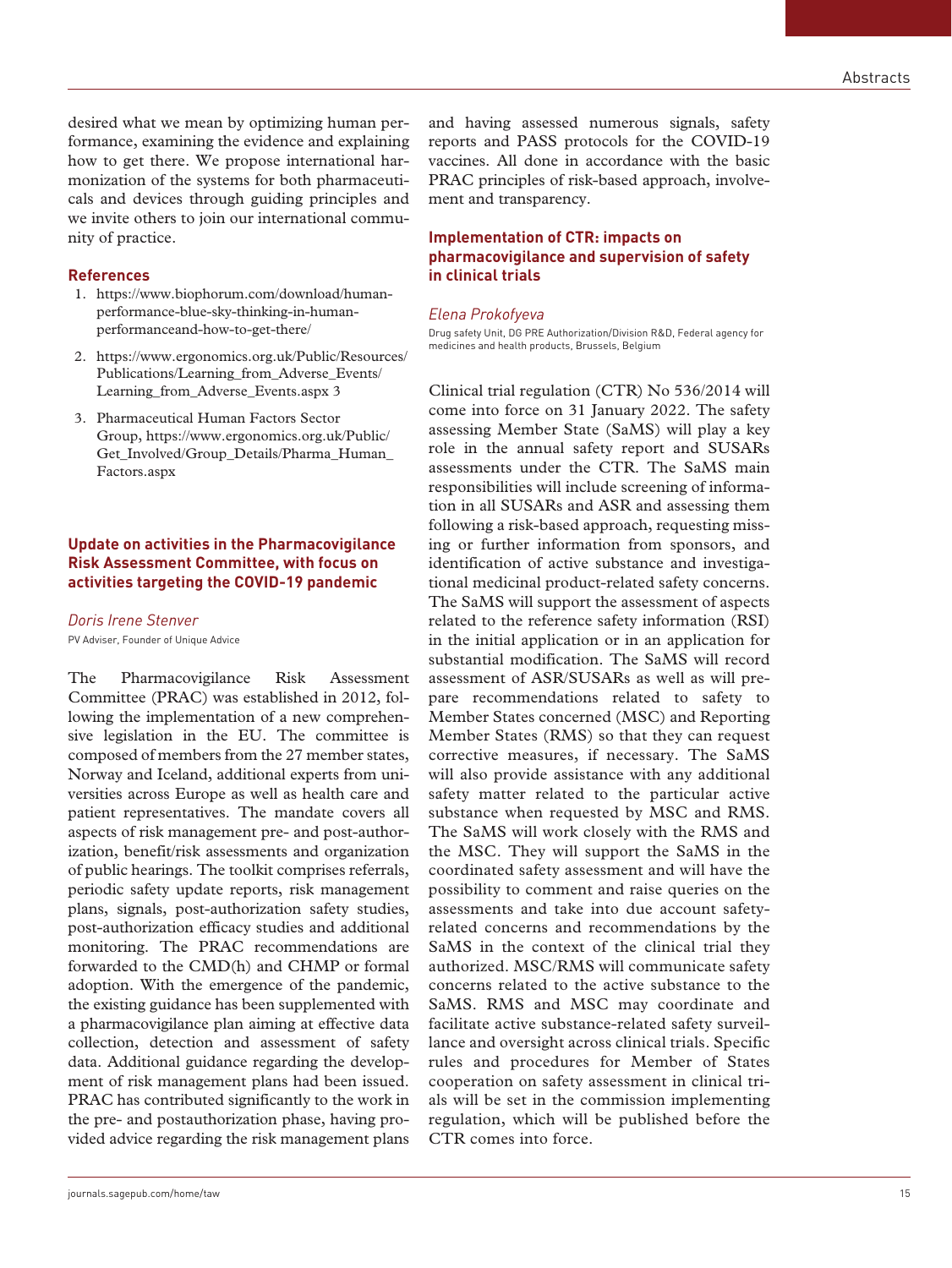#### **An introduction of vigilance of medical devices**

#### *Gian Nicola Castiglione*

Head of Global Pharmacovigilance, EU-UK QPPV- Chiesi Farmaceutici S.p.A., Parma (Italy)

A new Medical Device Regulation (EU MDR) governing medical devices products in the European Union came into application on 26 May 2021, with the intent of addressing some weaknesses recognized in the old directives and determining a significant change in how industries have to manage medical devices products for human use. The EU MDR indicates stricter rules on clinical evaluation processes, safety, classification and performance of medical device products. Of note, improved transparency through the establishment of a device traceability system; identification of at least a qualified person; reinforcement of the rules on clinical evidence; strengthening of post-market surveillance requirements for manufacturers; creation of a European database on medical devices products; and introduction in EU of the concept of drug-device combination product with an attempt to regulate this field. In small and medium pharmaceutical enterprises, the vigilance of medical device products is often asked to personnel managing pharmacovigilance. Considering the different setting, it is sometimes difficult to have a clear comprehension on how the two areas should be managed or merged. In order to provide some clearance on the matter, after an overview of the major changes in the EU MDR, the presenter will provide a description of the vigilance of medical device products with a special reference to the documentation which should be managed to be compliant with law.

#### **Reference**

1. Regulation (EU) 2017/745 of the European Parliament and of the Council of 5 April 2017 on medical devices, amending Directive 2001/83/EC, Regulation (EC) No 178/2002 and Regulation (EC) No 1223/2009 and repealing Council Directives 90/385/EEC and 93/42/EE.

## **EU combination products: pharmacovigilance or vigilance?**

#### *Tina Amini*

NDA Group, Medical Device Division Director

The continuous evolvement of the regulatory landscape within the EU maintains the complexity, specifically for combination products. While adding to the challenge without ensuring compliance, companies are unable to launch a combination product and maintain market access. In the EU, there is no single definition of a combination product in the legal framework of either medicinal products or medical devices. EU products combining a medical device and medicinal product are either regulated as a medicinal product or a medical device with the primary mode of action and the intended purpose governing the regulatory pathway and the subsequent post marketing safety monitoring procedures.

For devices containing active substances, the procedure for reporting of suspected adverse reactions and incidents varies depending on if these devices have been authorized in the EU as a single integral part of medicinal products or CE marked as medical devices. Devices authorized as an integral part of medicinal products (DDCs) follow the pharmacovigilance requirements provided in Directive 2001/83/EC and Regulation (EC) No 726/2004 as amended, while devices CE marked as medical devices even when co-packaged with the medicinal product or referenced follow the requirements for medical device vigilance as specified in the relevant regulations. Despite the common general principles and aims, each legislation necessitates different approaches and has different requirements.

The new EU Medical Device Regulation EU/2017/745 (MDR) significantly strengthens requirements around post-market vigilance and reporting. Since the date of its implementation, medical device manufacturers must have an integrated post market surveillance system established within their overall Quality Management System ensuring that all new and updated requirements are addressed. This also applies to medical devices which are marketed under the old directives and for which a valid CE certificate remains in place.

Fortunately, the amendment of Directive 2001/83/EC by EU MDR Article 117 and involvement of EU notified bodies in the assessment of device part of single integral DDCs does not change the fact that such products are regulated as medicinal products and the pharmacovigilance procedure remains applicable. However, as the uncertainty with role and responsibilities and potential duplicate reporting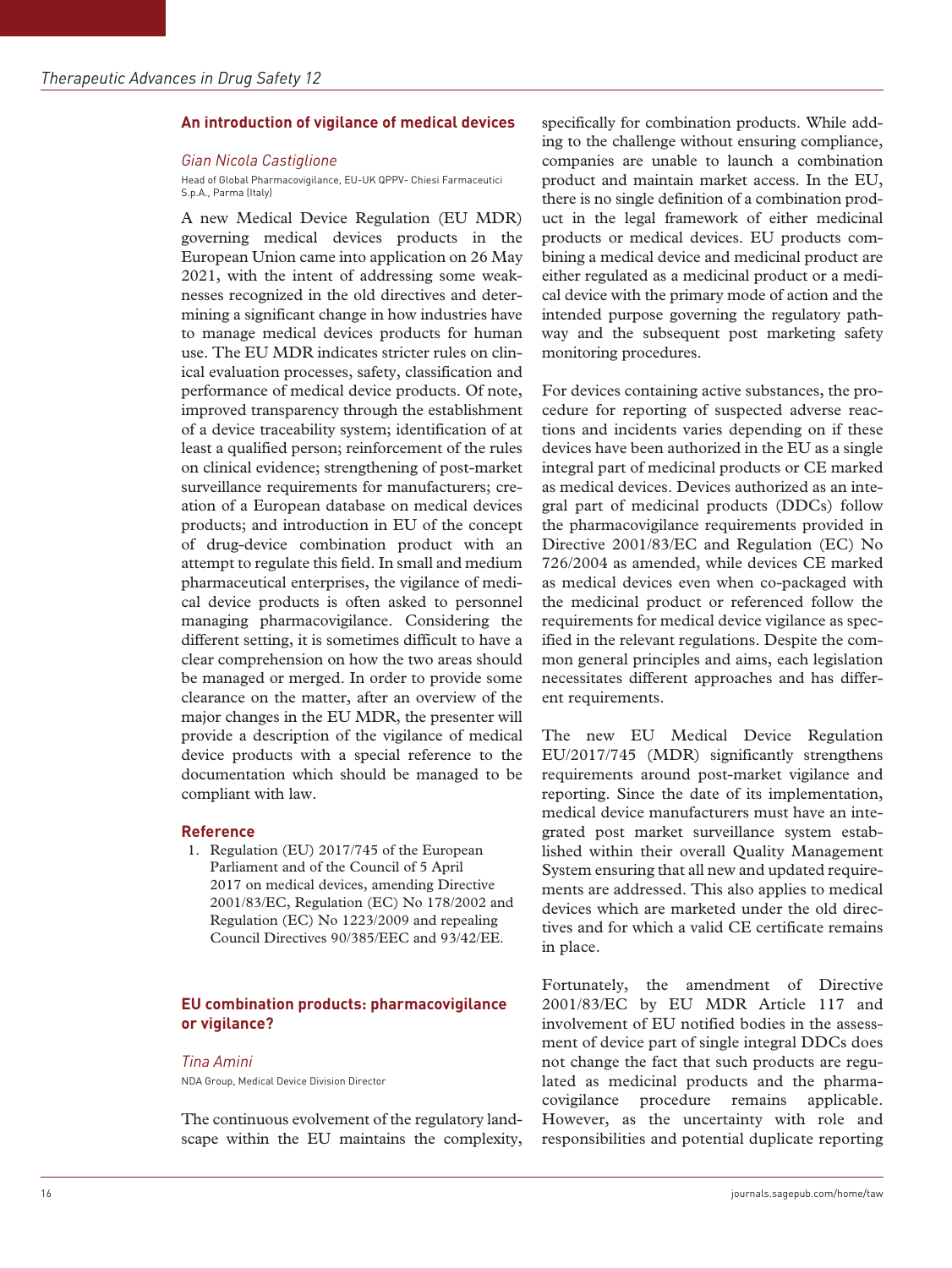remain, further clarification and guidance for post-market surveillance in combination products is eagerly awaited.

## **The role of pharmacogenomics in drug safety**

## *Giovanni Furlan*

Safety Risk Lead, Director - Pfizer S.r.l., Scientific Board EUPV congress

Patients vary in their response to a drug: the same drug at the same dose can have different safety and efficacy in different patients. Genetic factors are estimated to account for 15–20% of these differences, but for some drugs they can account for up to 95% of interindividual variability.<sup>1</sup>

Pharmacogenomics is the study of the genes, their polymorphism, structure, function, transcription and translation, how they interact with each other and with the environment. The goal of pharmacogenomics is to understand how genetic variants influence drugs' pharmacokinetics and pharmacodynamics,<sup>2</sup> thereby altering their benefit-risk balance. In fact, it has been suggested that one third of serious adverse reactions have a genetic variant as a contributory factor.3

Sometimes the response to a drug is influenced by a single gene variant and can therefore be associated with clearly defined metabolizer or responder phenotypes. More frequently, however, multiple genes contribute to a trait and one gene can have multiple alternative forms with the relevant protein having an activity that can range from high to low. In these instances, the variability with which patients respond to a drug will have a normal distribution<sup>4</sup>

Warfarin, a drug used for the prevention and treatment of venous thromboembolism, is an example of how both genetic and environmental factors contribute to the safety and efficacy of a drug. Warfarin has a narrow therapeutic index: subtherapeutic anticoagulation increases the risk of thromboembolism, while supratherapeutic anticoagulation can cause bleeding. Unluckily, the dose required to achieve its target effect can vary up to 20-fold.

Warfarin is a racemic mixture, and the S enantiomer is more effective in inhibiting vitamin K epoxide reductase (VKORC1) as compared to

the R enantiomer.<sup>5</sup> S-warfarin is metabolized by cytochrome 2 C9 (CYP2 C9), while R-warfarin mainly by CYP1A1 and 3A4. VKORC1 reduces epoxidized vitamin K to vitamin K hydroxyquinone, an essential cofactor of gamma-glutamyl carboxylase (GGCX), an enzyme that converts clotting factors from hypofunctional to functional. Traditional warfarin dosing is based on dose adjustment starting from 5mg/day, while some guidelines base dosing on VKORC1 and CYP2 C9 genotyping, since variants of these genes affect warfarin metabolism and mechanism of action and are associated with lower warfarin requirements to achieve the target therapeutic effect. Dosing in European patients based on VKORC1 – 1639 G  $> A$  and CYP2 C 2<sup>\*</sup> and 3<sup>\*</sup> variant genotyping was found to increase the time in therapeutic range as compared to patients treated with traditional dose adjustment.<sup>6</sup> Another study, instead, found that warfarin dosing based on the genotyping of the same gene variants resulted in African American patients staying less time in therapeutic range as compared to traditional dosing.7 The reason was that in this population also CYP2 C9  $5\star$ ,  $6\star$ ,  $8\star$  and  $11\star$  variants together with another variant in a CYP2 C noncoding region are particularly frequent and are associated with a lower warfarin requirement since they reduce CYP2 C9 functionality. Therefore, dosing guidelines that take into account these and other variants of genes that can influence the biochemical cascade triggered by warfarin (such as variants of CYP4 F2 that metabolizes vitamin K hydroxyquinone thereby reducing its concentration and therefore the func-

In general, whenever the metabolism and mechanism of action of a drug is complex and involves multiple steps, dosing algorithms should consider all the genetic variables that are frequent in the different ethnicities and that can influence the drug's metabolism or mechanism of action. In these instances, dosing becomes more precise with the increase of the number of genetic variables that is considered (even if this can be at detriment of practicality). However, even these tailored dosing algorithms might not be perfect since it does not consider non-genetic factors that can influence dosing. For warfarin, for example, these include elderly age, weight, height and body mass, amount of vitamin K taken with the diet, drug– drug interactions and non-adherence to the prescribed dose.<sup>10</sup>

tionality of GGCX) have been developed.8,9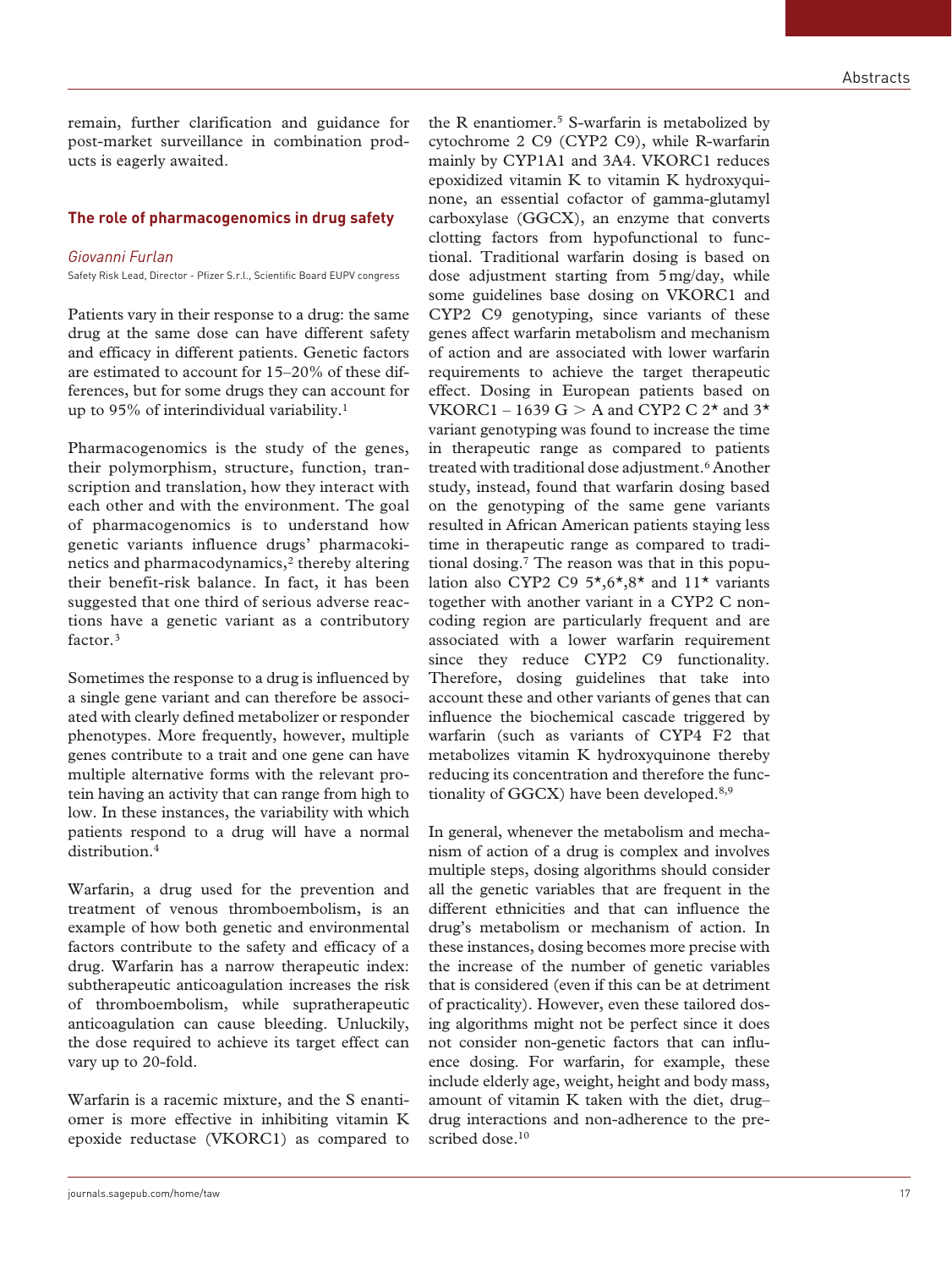In the future, we will probably know all genetic variants of each patient, how they affect the safety and efficacy of a drug and how they interact with the environment. Artificial intelligence could guide which drugs we should take and at what dose.

#### **References**

- 1. Kager L and Evans WE. Pharmacogenomics. In: Provan D and Gribben JG (eds) *Molecular hematology*. 4th ed. John Wiley & Sons.
- 2. *Pharmacogenomics. Challenges and opportunities in therapeutic implementation* (ed YWF Lam and SA Scott). 2nd ed. Academic Press.
- 3. Pirmohamed M. Personalized pharmacogenomics: predicting efficacy and adverse drug reactions. *Annu Rev Genomics Hum Genet* 2014; 15: 349–370.
- 4. Roden DM, McLeod HL, Relling MV, *et al.* Pharmacogenomics. *Lancet* 2019; 394: 521–532.
- 5. Hogg K and Wietz JI. Blood coagulation and anticoagulant. Fibrinolytic, and antiplatelet drugs. In: Bruton LL, Hilal-Dandan R and Knollman BC (eds) *Goodman & Gilman's the pharmacological basis of therapeutics*. 13th ed. McGraw Hill.
- 6. Pirmohamed M, Burnside G, Eriksson N, *et al.* A randomized trial of genotype-guided dosing of warfarin. *NEJM* 2013; 369: 2294–2303.
- 7. Kimmel SE, French B, Kasner SE, *et al.* A pharmacogenetic versus a clinical algorithm for warfarin doing. *NEJM* 2013; 368: 2283–2293.
- 8. Dean L. Warfarin therapy and VKORC1 and CYP genotype. In: Pratt VE, Scott SA, Pirmohamed M, *et al.* (eds) *Medical genetic summaries*. Bethesda, MD: National Center of Biotechnology Information, 2012 (updated in 2018).
- 9. Johnson JA, Caudle KE, Gong L, *et al.* CPIC guideline for pharmacogenomics-guided warfarin dosing: 2017 update. *Clin Pharcol Therap* 2017; 102: 397–404.
- 10. Daly AK. Pharmacogenomics of warfarin. In: *Handbook of pharmacogenomics and stratified medicine*. Elsevier, 2014.

## **Pharmacogenomics in pharmacovigilance – guidance from regulatory authorities**

#### *Qun-Ying Yue*

Senior Pharmacovigilance Expert -Uppsala Monitoring Centre

Pharmacogenomics (PGx) can play an important role in interindividual responses to drugs and help to identify responders and nonresponders, prevent adverse events and optimize drug dose.1–4

Drug labelling may contain information on genomic biomarkers and can describe drug exposure and clinical response variability; risk of adverse events; genotype-specific dosing; mechanisms of drug action; polymorphic drug target and disposition genes; and trial design features.

There are guidance documents available from regulatory authorities such as European Medicines Agency (EMA) and US Food and Drug Administration (FDA) addressing how variations in the human genome, specifically DNA sequence variants, could affect a drug's pharmacokinetics (PK), pharmacodynamics (PD), efficacy or safety in new drug development;<sup>5</sup> or addressing the influence of PGx on pharmacovigilance (PV), including considerations on how to evaluate the PV-related issues for medicines with PGx associations, and how to translate the results of these evaluations to appropriate treatment recommendations in the labelling throughout all stages of regulatory PV activities.<sup>6</sup>

Different types of genomic biomarkers relevant for PV are available; for example, (1) biomarkers related to PK or PD such as CYP2C19 and clopidogrel, as well as CYP2 C9 and warfarin (for PK) and vitamin K epoxide reductase (VKORC1) and warfarin (for PD); (2) biomarkers associated with drug-induced toxicity risk status, such as human leukocyte antigen (HLA) alleles for idiosyncratic reactions with abacavir (hypersensitivity with HLA-B\*5701) and carbamazepine (severe cutaneous adverse reactions with HLA-B\*1502 in some Asian populations).

The guideline on key aspects for the use of PGx in PV covers those aspects of PV activities and risk minimization measures in the risk management plan (RMP) related to the use of medicines in genetic subpopulations, signal detection and genomic data collection, as well as risk evaluation.

There are several current challenges in this field, among them

1. Regarding post-marketing genomic data collection: how spontaneous ADR reports related to possible genetic polymorphisms may trigger pharmacogenetic research? Is it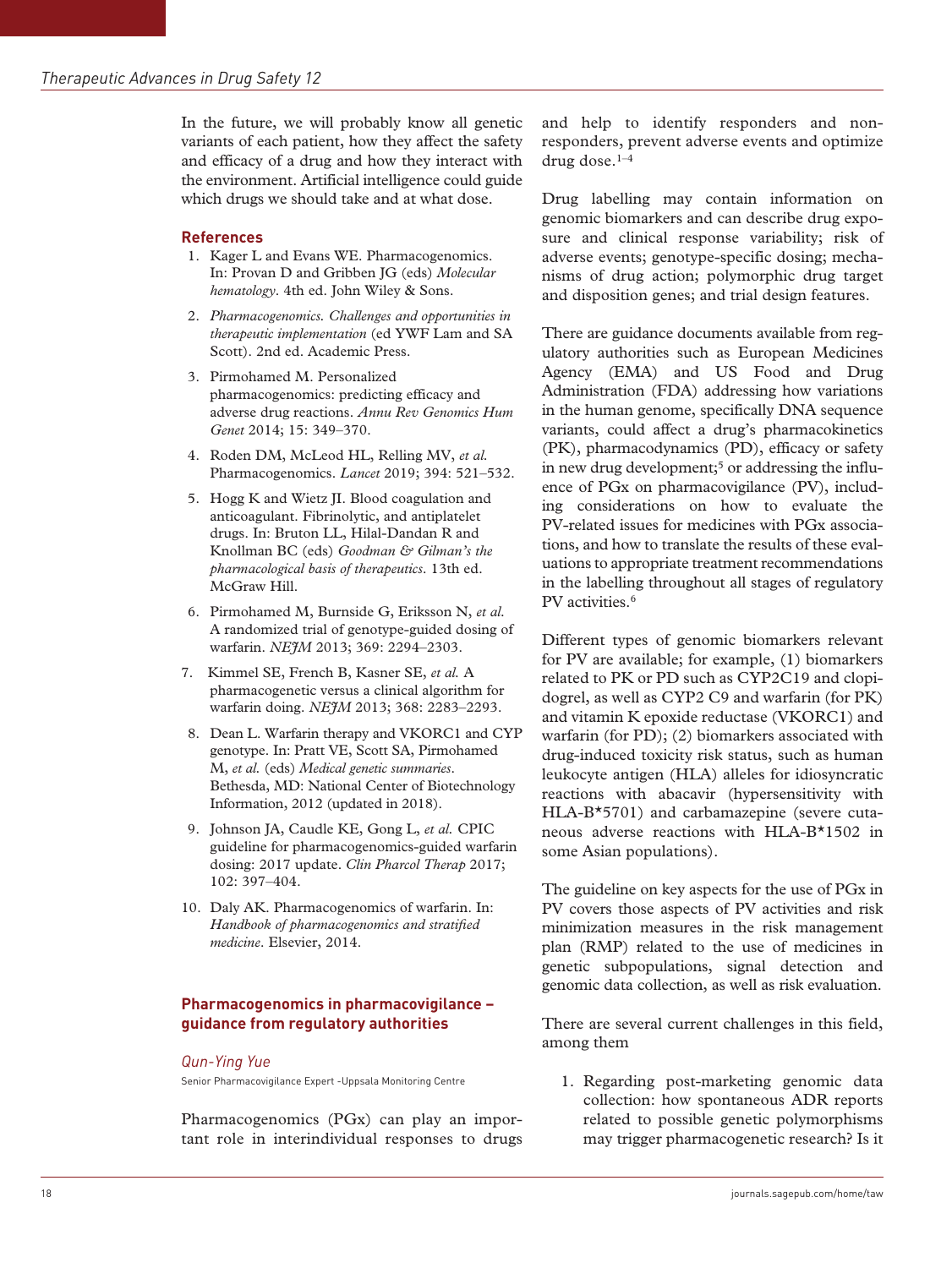possible to collect genomic samples from every patient receiving medication and experiencing a medically important ADR or lack of effectiveness in the initial postlaunch period? Comparisons with DNA from patients without the safety/efficacy concerns? The possibility to collect pharmacogenetic information from pharmacoepidemiologic databases?

2. Regarding implementation of the genomic biomarkers use, issues with awareness and knowledge on the recommendations on use of the biomarkers; availability of genetic testing and measurement of the effectiveness of the biomarker use.

#### **References**

- 1. Drews J. Genomic sciences and the medicine of tomorrow. *Nat Biotechnol* 1996; 14: 1516–1518.
- 2. Roden D, Altman R, Benowitz N, *et al.* Pharmacogenomics: challenges and opportunities. *Ann Intern Med* 2006; 145: 749–757.
- 3. Collins SL, Carr DF and Pirmohamed M. Advances in the pharmacogenomics of adverse drug reactions. *Drug Saf* 2016; 39: 15–27.
- 4. Lauschke VM, Milani L, Ingelman-Sundberg M. Pharmacogenomic biomarkers for improved drug therapy – recent progress and future developments. *AAPS J* 2018; 20: 4.
- 5. U.S. Food & Drug Administration. Clinical pharmacogenomics: premarket evaluation in early-phase clinical studies and recommendations for labeling. *Clin Pharmacol* 2013.
- 6. European Medicines Agency. Guideline on key aspects for the use of pharmacogenomics in the pharmacovigilance of medicinal products, 2015.

## **The role of overdose and genetic polymorphism in the extrapyramidal reactions associated with artesunate/amodiaquine in Eritrea**

#### *Mulugeta Russom1,2,3*

1Eritrean Pharmacovigilance Centre, National Medicines and Food Administration, Asmara, Eritrea

2Department of Medical Informatics, Erasmus Medical Centre, Rotterdam, the Netherlands

3European Program for Pharmacovigilance and Pharmacoepidemiology, Bordeaux, France

**Introduction**: From 2012 to 2018, over 140 cases of extrapyramidal reactions associated with artesunate/amodiaquine (AS/AQ) tablet, mainly in children and younger adults, were reported to the Eritrean Pharmacovigilance Centre. This represents about 54% of such cases reported to the WHO global pharmacovigilance database. About 88% of the cases were hospitalized and reaction was life-threatening in several patients. Given the nature and seriousness of the reaction, the National Medicines and Food Administration (NMFA) in collaboration with the Communicable Disease Control Division (CDCD) of the Department of Public Health has been working to identify risk factors. The aim of this report is to share what investigations were carried out to identify risk factors and the risk minimization measures employed.

**Methods**: The age for body weight band of Eritreans was assessed using population data from the National Statistics Office. Data were reviewed by the experts from NMFA, CDCD and the World Health Organization (WHO). Moreover, sample of the Eritrea population was genotyped using PCR-RFLP in collaboration with the Uppsala University to rule out the effect of genetic polymorphism of CYP2 C8; amodiaquine slow metabolizers.

**Results**: The median body weight of Eritreans aged 16–50years was 46 kg for males and 43 kg for females. This showed that the global dose recommendation of AS/AQ tablet does not fit to the Eritrean population, and thus, several patients were taking overdoses, which could be one of the risk factors for the increased risk of extrapyramidal reactions. Upon molecular analysis, the allele frequencies of CYP2 C8\*2 and \*3 were found to be 5.9% (95% CI: 4.4–7.8) and 4.6% (95% CI: 3.2–6.3), respectively. Four out of the 17 patients with extrapyramidal reactions showed to be carriers of the alleles. As a risk minimization measure, the manufacturer issued a boxed warning, direct healthcare professionals communication, and revised the product information leaflet and summary of product characteristics to include extrapyramidal reactions as adverse effects of AS/AQ tablet. Furthermore, the Ministry of Health of Eritrea derived a new dosing regimen that suits the Eritrean population that is endorsed by the WHO. Revision of the malaria treatment protocol and sensitization of healthcare professionals and community health agents (CHAs) were instructed through trainings, circular letter and information bulletin. The awareness raising programmes were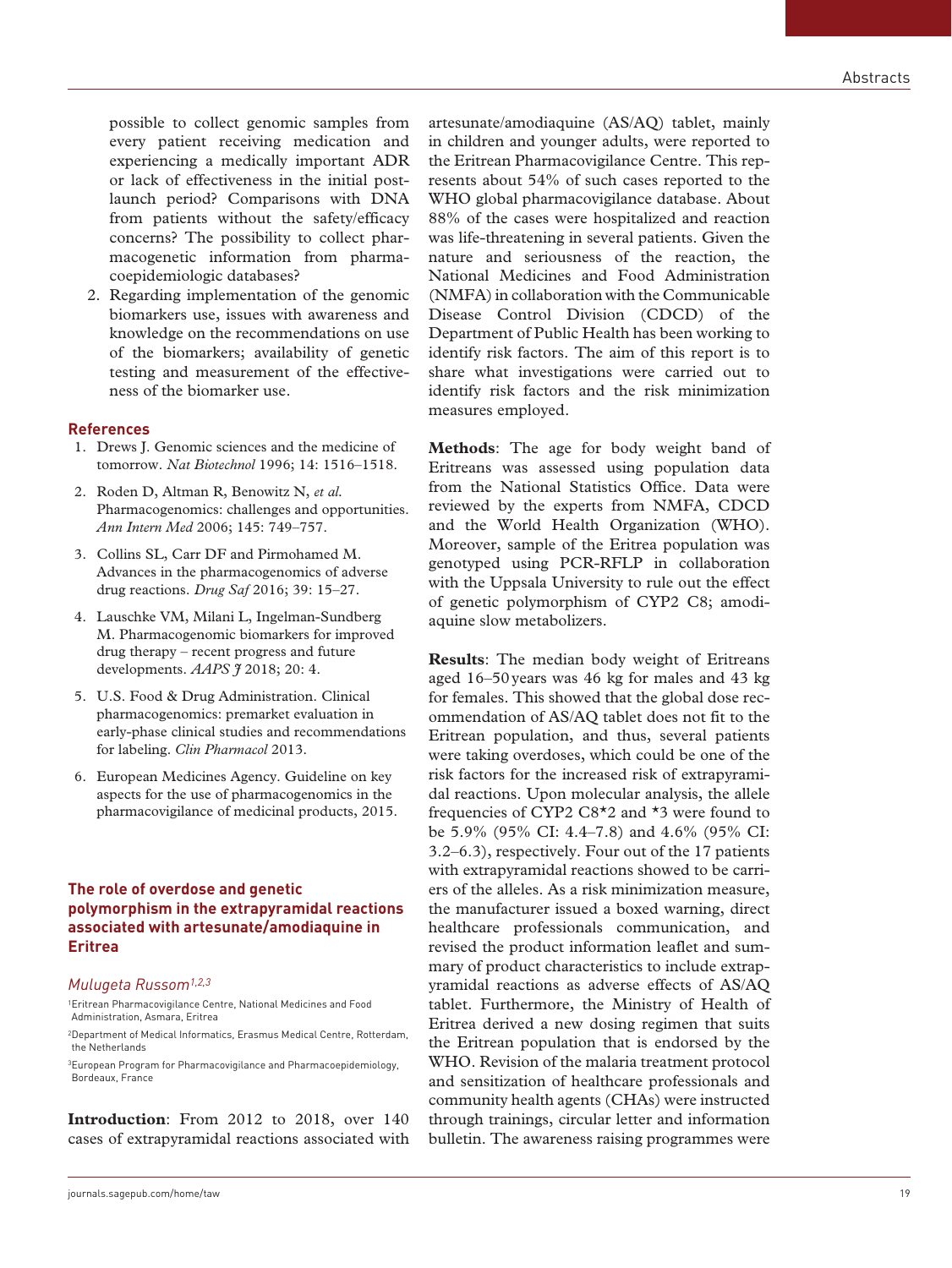aimed at informing health workers to adhere to weight-based dosing instead of age, to follow the new age-based dosing regimen in case of unavailability of weighing balance, and avoid re-challenging patients with extrapyramidal reactions.

**Conclusion**: In Eritrea, use of age-based AS/AQ tablet is likely to expose patients to overdose and thus weight-based dosing regimen is recommended. Moreover, CYP2 C8\*2 and \*3 frequencies among Eritreans were found to be intermediate between that documented for Caucasian and African populations. The fact that most of the cases with extrapyramidal reactions were not found to be carriers of *CYP2 C8* minor alleles shows that such adverse effects can occur independent of these variants.

# **GVP & GMP/GDP: Regulatory inspection findings and possible consequences of lack of poor interaction between these areas**

*Terenzo Ignoni* SVP Quality and CMC- Gain Therapeutics

The level of complexity pertaining to the pharmaceutical industry with specific reference to the development, manufacturing and control of medicines has substantially increased over the last decade.

The cause of the increased complexity is multifactorial with contribution from social, thus epidemiological, and technological components.

The social basis primarily involves the increased demand of medicines from high-income countries, the rapid shift of epidemiological patterns and new emerging threats to public health.

To consistently support the social need, pharmaceutical companies, academic institutions and Regulatory Authorities have developed or have facilitated the development of novel therapies, more efficient manufacturing and control strategies, alongside with faster than ever product life-cycle, from proof of concept to the availability of medicines to patients on global scale.

Sustaining this fast pace of development, large volume of manufacturing and control of medicine however unavoidably increases the probability of occurrence of unwanted events having the potential to jeopardize patients' safety.

In addition, albeit significantly improved in the most recent years, organizational silos characterizing the pharmaceutical industry neither efficiently enable a broader visibility on the variety of risk sources nor shift from reactive to preventive approach to potential threats.

How far Pharmacovigilance's visibility can go over the manufacturing and distribution channel of a medicine? Is the level of integration between GMP/GDP and GVP sufficient and there is an actual common basic knowledge? Some real-life examples of what can go wrong.

# **PV inspections from authorities who have recently started this activity**

*Alberto Gramaccioli1 and Pramod Wable2* 1Director, Quality Management and Inspection - Pfizer 2Director, Senior Inspection Management Lead - Pfizer

In the last 5years, several Medicinal Regulatory Authorities have started routine inspection activities in Good Pharmacovigilance Practice (GPvP) domain. Based on our inspection experiences, we identified the following authorities to be presented in this session; Saudi Food and Drug Authority (SFDA), Costa Rica Ministry of Health, Agency for Medicinal Products and Medical Devices of Bosnia and Herzegovina (ALMBIH), and National Agency for Regulation Control and Sanitary Surveillance (ARCSA) Ecuador. The presentation mainly focuses on key points for consideration, potential areas of interest and key takeaways.

The authorities such as the Costa Rica Ministry of Health published their GPvP guidelines along with a verification guide/checklist that could be used to prepare for the inspections. Expectations on deliverables provided by the authorities in their GPvP regulations could be at the centre of inspection preparations activities. Inspection preparations may typically kick off with local Pharmacovigilance System Master File (PSMF)/ Detailed Description of the Pharmacovigilance System (DDPS) and review of marketed products in the region. The roles and responsibilities of Qualified Person Responsible for Pharmacovigilance (QPPV)/PV Responsible Person (RP)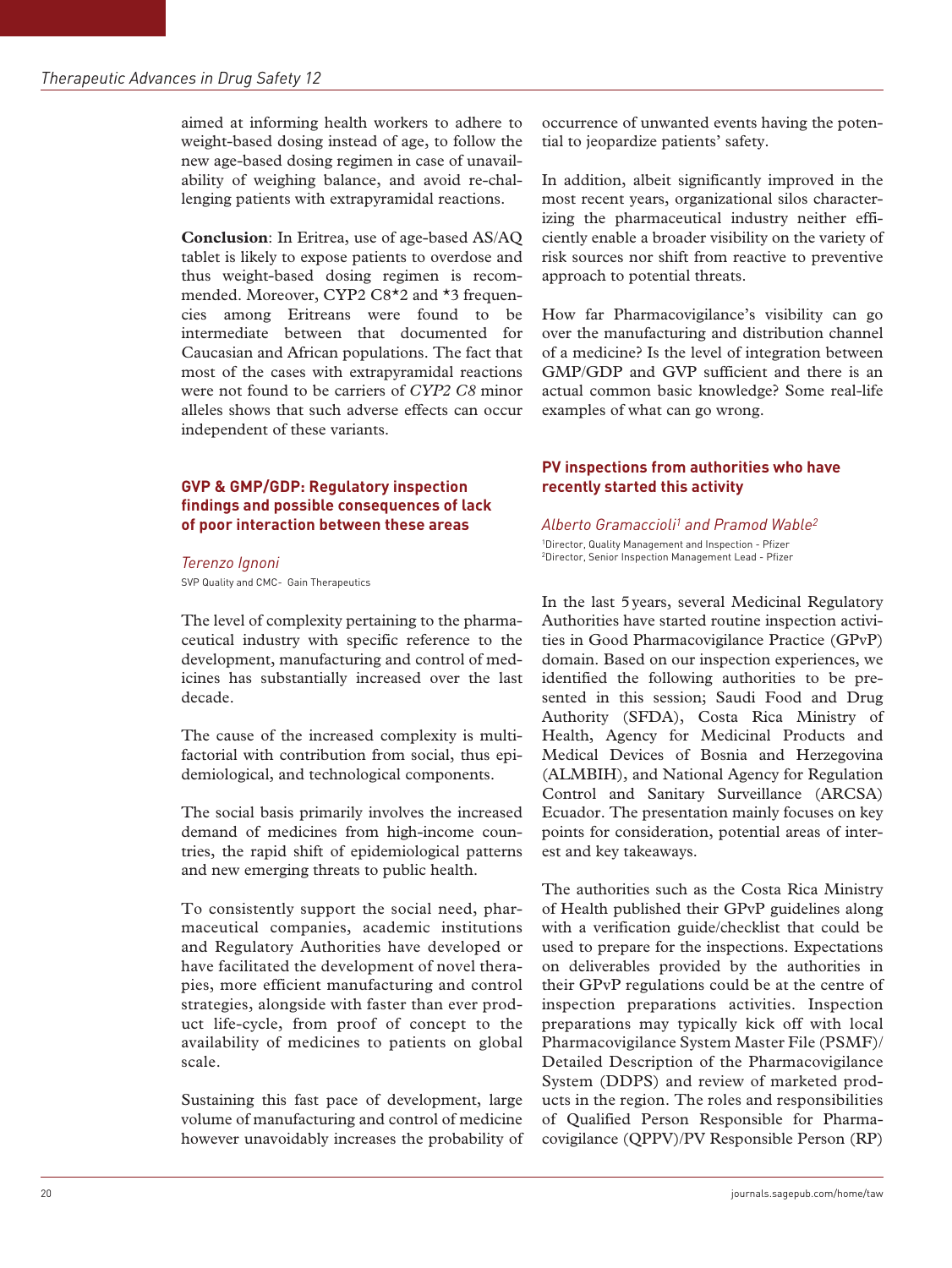and Country Safety Lead/Officer could be reviewed with applicable personnel. Discussions on deliverables and responsibilities with the business leads/Subject Matter Experts (SMEs) for core GPvP activities may be conducted in an anticipation of inspection interviews and document requests.

The potential topics of interest for interviews and document reviews: roles and responsibilities of QPPV including delegation (when applicable), PSMF/DDPS, Risk Management Plan (RMP), Individual Case Study Reports (ICSRs), signal detection, and evaluation, Safety Data Exchange Agreements (SDEAs) and their oversight, labelling variations, notifications to regulatory authorities, Periodic Safety Update Report (PSUR) submission/tracking, audits, and safety-related training. A point to highlight is that some authorities may request a tour of archiving facility which is not a common practice.

The inspections may not be 'agenda' driven and could focus on document reviews and subsequent *ad hoc* clarification discussions. As a key learning experience, these authorities may only focus on the local country-specific GPvP activities and interview local colleagues in the local language. Limited/no interviews may be performed with global colleagues although some of the activities and processes could be supported by the global teams. The expectation is that appropriate local Subject Matter Experts (SMEs) are available to explain the complete process including those areas that may be managed globally.

These authorities are also learning and improving their inspection practices based on their ongoing experiences, and therefore, they are open for discussions and clarifications for a better understanding of GPvP activities performed by the companies.

Overall, these inspections reflect how authorities are growing their vigilance in the GPvP space by introducing routine inspection programmes.

#### **References**

- 1. Home| Saudi Food and Drug Authority (sfda. gov.sa).
- 2. Guideline on Good Pharmacovigilance (GVP)- 0EN.pdf (sfda.gov.sa).
- 3. Regulatory Framework for Pharmacovigilance (Ministerio de Salud.go.cr).
- 4. Guide for Verification of Good Pharmacovigilance Practices – Costa Rica.
- 5. Agency for medicinal products and medical devices (almbih.gov.ba).
- 6. NORMATIVA SANITARIA DEL SISTEMA NACIONAL DE FARMACOVIGILANCIA, https://www.controlsanitario.gob.ec/wp-content/ plugins/download-monitor/download. php?id=2888&force=1
- 7. Guide for Verification of Good Pharmacovigilance practice in Ecuador (refer to Annex 2).
- 8. Inspecciones de Buenas Prácticas de Farmacovigilancia para Establecimientos Farmacéuticos| Ecuador–Guía Oficial de Trámites y Servicios (www.gob.ec).

#### **PV system: inspection management**

#### *Raj Bhogal*

Head of R&D Audits & Inspections, Jazz Pharmaceuticals

Good Pharmacovigilance Practices (GVP) are a set of measures drawn up to facilitate the performance of pharmacovigilance in the European Union (EU). GVP apply to Marketing-Authorization Holders (MAH), the European Medicines Agency (EMA) and medicines regulatory authorities in EU Member States. They cover medicines authorized centrally via the Agency as well as medicines authorized at national level.

Regulatory Agencies must inspect marketing authorization holders (MAH) with centrally authorized products that had located the pharmacovigilance system master file (PSMF) in the United Kingdom, against the pharmacovigilance requirements laid down in Titles IX and XI of Directive 2001/83/EC as amended2 ('the Directive'), on behalf of the European Medicines Agency (EMA). The regulatory agencies typically take a risk-based approach to inspections. These can be onsite or remote or a combination.

Inspections requested by the EMA's Committee for Medicinal Products for Human use (CHMP). The inspections maybe conducted by one or multiple agencies. The scope may be GVP or a combination of GxP and MAH responsibilities.